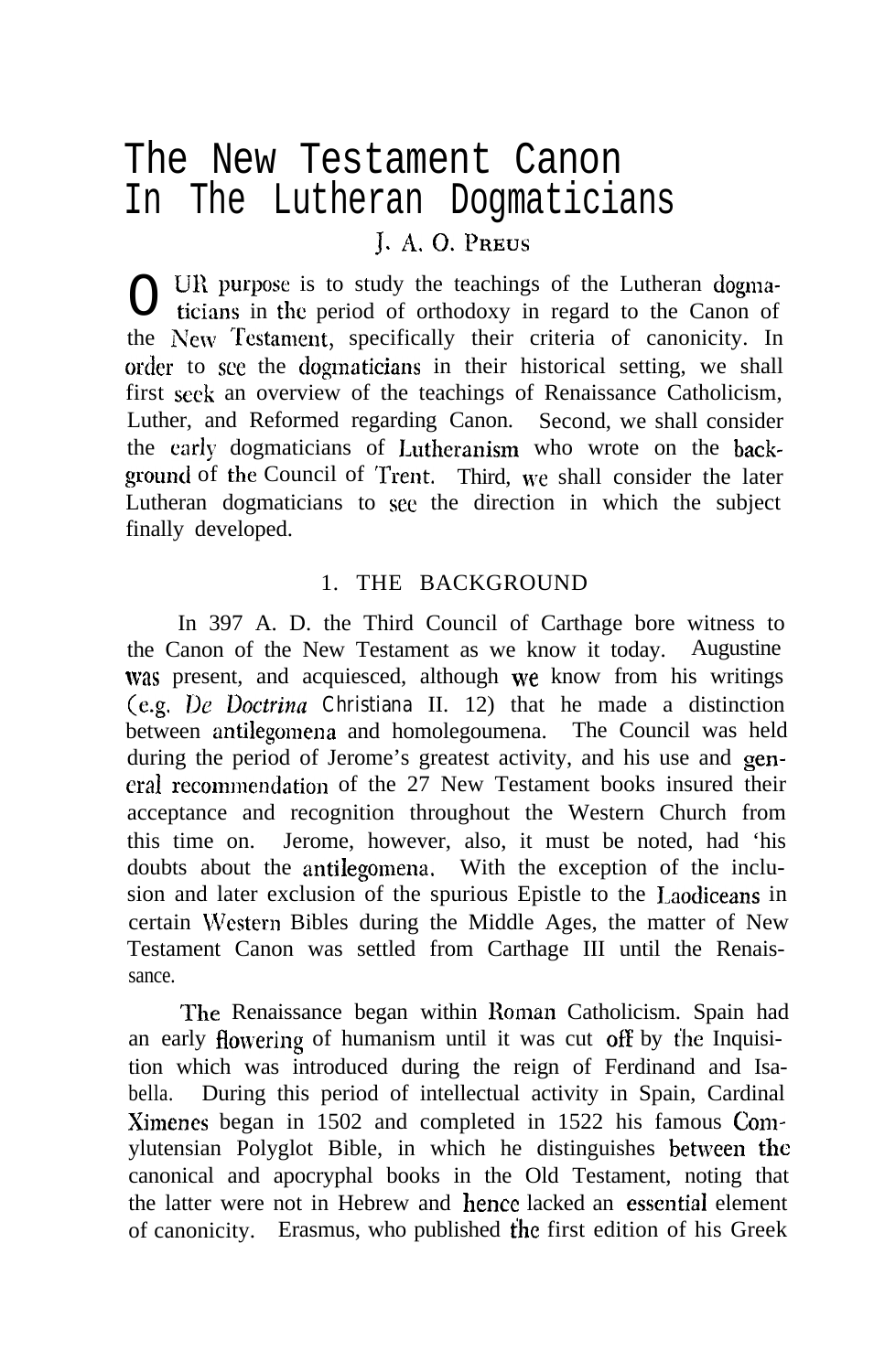New Testament in 15 16, dedicated to Pope Leo X, also raises the issue of the authorship of Hebrews, James, Jude, 2 and 3 John, and Revelation, and quotes Jerome as his authority. Erasmus was censured by the Sorbonne in 1526 in a statement which said, "Though formerly some have doubted about the authors of particular books, *vet* after the **church** has received them for universal use under the names of certain authors and has approved them with this definition, it is not right for a Christian to doubt the fact or call it into question."<sup>1</sup> But Erasmus' influence spread in both Roman and But Erasmus' influence spread in both Roman and Protestant circles. Among the Romanists who shared these opinions was Cardinal Cajetan, the opponent of Luther at Augsburg in 1518. Cajetan in his *Commentary on All the Authentic Historical Books of the Old Testament,* published in 1532 and dedicated to Pope Clement VII, asserts "The whole Latin Church owes very much to St. Jerome . . . on account of his separation of the canonical from the uncanonical books."<sup>2</sup> He also says in regard to Hebrews, citing Jerome again as his authority, "As the author of this epistle is doubtful in the opinion of Jerome, the epistle is also rendered doubtful, since unless it is Paul's it is not clear that it is canonical."<sup>3</sup> Cajetan died uncensured, but Catharinus, a participant in the Council of Trent, later bitterly attacked him.

Thus, when Luther in 1522 published his German New Testament with its much-quoted strictures on Hebrews, James, Jude and Revelation, he was re-echoing some rather common, though new, thinking of the period. In other words, if Trent had not condemned Luther, his views perhaps would have gone largely unnoticed. Luther rejected these books partly on the basis of historical precedent and partly on the basis of his own rather subjective criterion of canonicity, namely, their seeming lack of witness to Christ. Luther never left the "gate of heaven" he had found when in Rom. 1,17 he discovered the meaning of the righteousness of God and that Christ was not a hateful judge but a loving Savior. This great experience changed his entire attitude toward the Bible. It made him love the Scripture; he found Christ on every page, but it gave him a certain subjectivity which opened him to a criticism which his followers were often at pains to excuse. It is noteworthy, however, that Luther accepted the position of the ancient church regarding the authenticity and authority of the homologoumena. He attacked some of the antilegomena, but apparently on slightly different grounds **than** the early church and his Roman **contemp**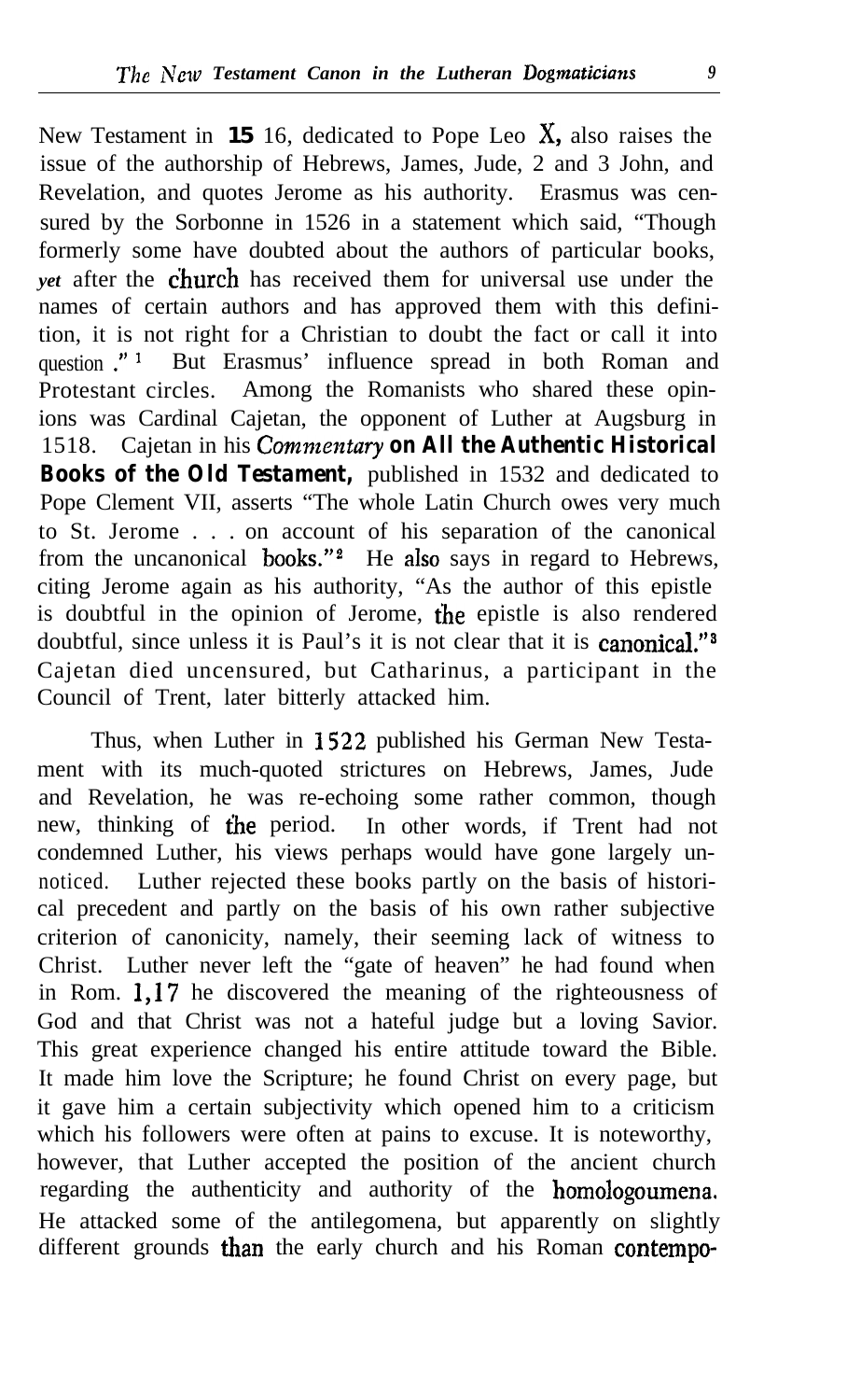raries did. It is significant that his criterion of witness to Christ became a standard, though not sole criterion, among his followers, especially with regard to the Old Testament, even among those who did not share his strong views on the antilegomena.

In 1520 Andreas Karlstadt, at the time associated with Luther in Wittenberg, published a work entitled "On the Canonical Scriptures". In it he classified the books of the Bible into three categories : **1)** the Pentateuch and the four gospels, "the clearest luminaries of the whole divine truth;" 2) the Old Testament prophets and the acknowledged epistles of the New Testament, namely, thirteen of Paul, one of Peter, one of John; and 3) the Old Testament hagiagrapha and the seven New Testament antilegomena. He recognizes that the church collected and ratified the books, but grants men no power to give the Scripture its authority. He regards all of these books as above all others, "beyond all suspicion of error."4

The Reformed were less interested in the question of Canon than were the Lutherans. Zwingli seems to have said very little except that he did not regard Revelation as "a book of the Bible."<sup>5</sup> Oecolampadius accepted the **27** books, but said, "we do not compare the Apocalypse, the Epistles of James, of Jude, and 2 Peter and 2 and 3 John with the rest."<sup>6</sup> Calvin appears to have had virtually the same opinion, recognizing a difference but accepting all 27 books. Beza in 1564 in dedicating his edition of the Greek New Testament still recognizes the distinction between homologoumena and antilegomena, but he minimizes it.

Thus we can summarize the thinking of the early Reformation period on Canon as being a return to the more flexible position of the early church before Carthage III. The Renaissance with its restudy of antiquity, the increase of interest in Greek manuscripts, the influx of eastern thought, and the spirit of rebellion against the immediate past and the shackles of popery, all combined to produce in the Renaissance man, Luther, Calvin, and their early disciples, as well as those humanists who stayed with Rome, an attitude of independence and self-assertion which showed itself in their attitude toward Canon, as well as toward many other things.

Then came Trent. On April 8, 1546, less than two months after Luther died, "the sacred and holy ecumenical and general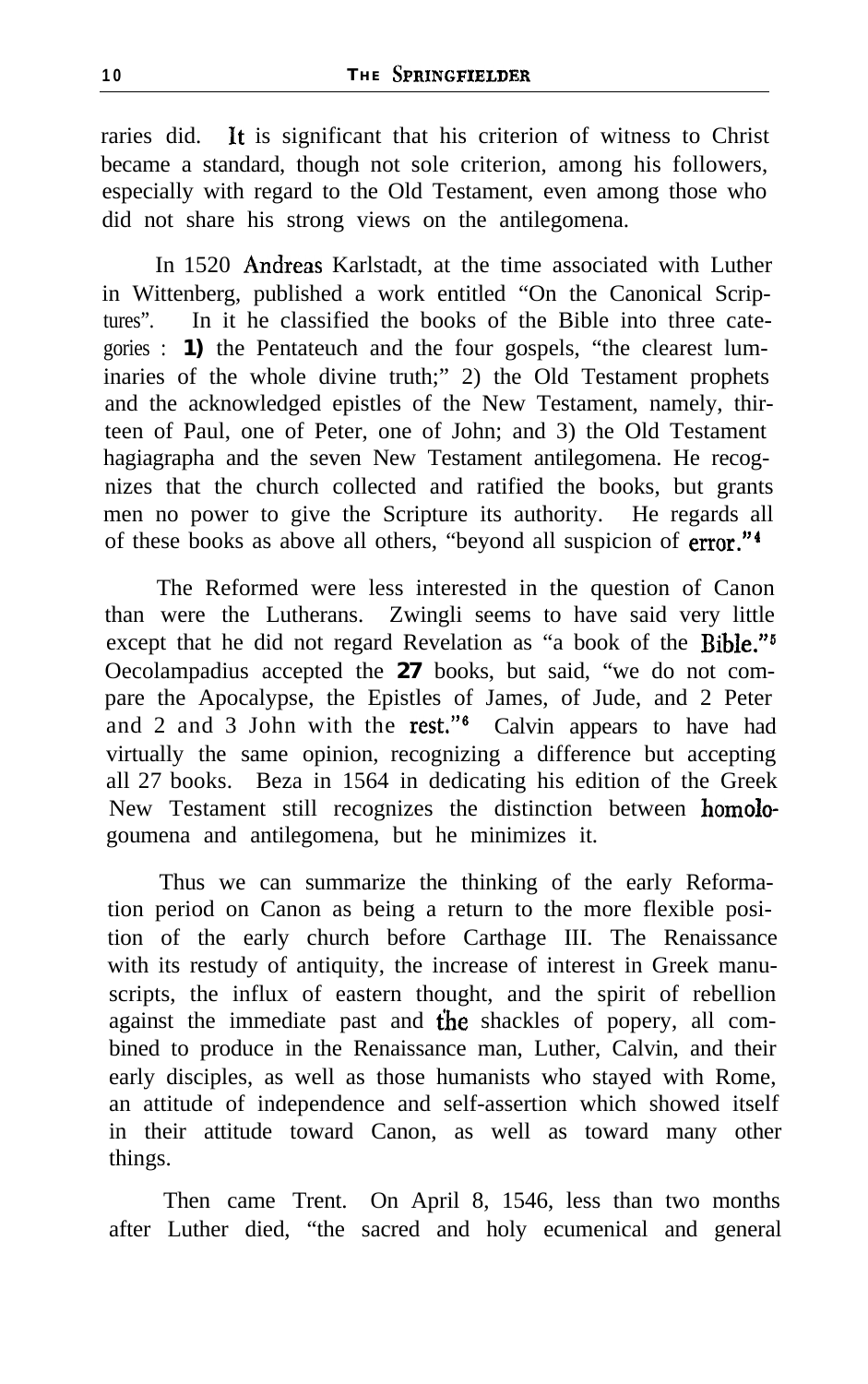Synod of Trent" pronounced the anathema on any and all who rejected the 39 canonical books of the Old Testament, the Apocrypha of the Old Testament, and the 27 books of the New Testament Canon. It also anathematized those who rejected the Latin Vulgate as the true and proper translation.

This decree was Rome's answer to Luther. In their desire to condemn Luther and everything he said, the Roman prelates also condemned their own men, not only Erasmus, Cajetan, and Ximenes, but, as Chemnitz points out, also Eusebius, Origen, and I erome. This, however, seemed not to bother Trent. It is noteworthy that the subject of Canon in Catholicism has been virtually a dead issue ever since this time.

## II. THE EARLY PERIOD OF LUTHERAN **ORTHODOXY**

The Council of Trent produced not only a series of decrees, but it also created a group of devotees and opponents who spent the next several years evaluating the Council and its work. The chief opponent among the Lutherans was Martin Chemnitz, 1522- 92, who in the years 15 65 to 1573 produced what Schmid calls "the ablest defense of Protestantism ever published,"? the *Examen* **Concilii Tridentini.** In his first Locus, on Scripture,<sup>8</sup> Chemnitz attacks the decree of April 8, 1546, for making the Vulgate virtually the normative Bible, and particuIarly for arrogating to the Church the right to establish the Canon and grant authority to Scripture. Chemnitz shows that the Bible is sufficient and inspired, without the traditions of the Church and papal pronouncements. He shows the relationship between the two Testaments and points out that the entire Scripture testifies to Christ, thus following Luther. He *then* considers the books of the New Testament individually, as to their authors and origin, indicating that he considers it of great importance that the authors are known as men who were personal witnesses of the matters they relate. This brings him to the matter of Canon, which he introduces with three questions: 1) What does the term "canonical" mean, and "'how does the name confirm what we have said regarding the authority, perfection and sufficiency of Scripture?" 2) "By whom and how has the Canon of Scripture been established, or from whence does Scripture have its authority?" and 3) "Which are the canonical and which the apocryphal books?" In answer to the first question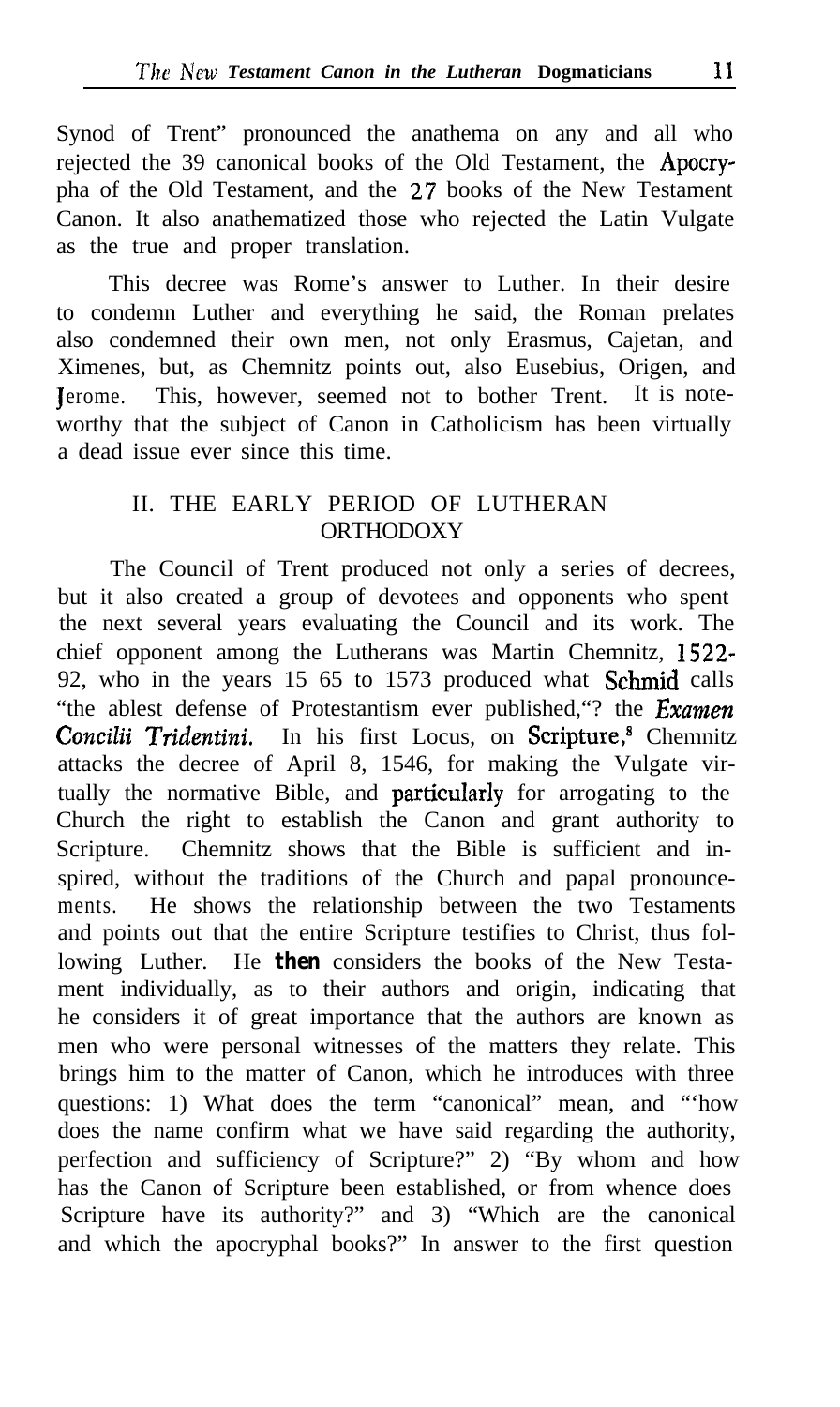Chemnitz shows the derivation of the term and its use in the Fathers. In reply to the second he takes vehement exception to the Tridentine opinion that Scripture derives its authority from the Church. "The papists say that Scripture has that authority from the Church, which Pighius interprets to mean that in some degree the authority of the Church is superior to that of Scripture, since indeed the authority of the Church has imparted canonical authority to certain Scriptures, and especially to those which do not have it of themselves or from their authors. Others say that the authority of the Church is so far above Scripture that the Church could reject gospels by apostles, such as those written by Matthias, James, Bartholomew, Thomas, Philip, Peter, and Andrew; and again could impart canonical authority to those which were written by Mark and Luke, who were not apostles, but who Lindanus says had formerly been apostates, such as those who defected from Christ in the 6th chapter of John. There are those who do not fear to blaspheme the divinely inspired holy Scripture and say that if the church should withdraw its authority from Scripture, it would not have more value of itself than the fables of Aesop . . . Therefore, Scripture has its pre-eminent authority principally from this that it is divinely inspired, 2 Tim. 3, that is, that it came not by the will of men, but holy men of God spoke and wrote as they were moved by the Holy Ghost, 2 Pet. I. order that this whole necessary matter may be absolutely certain in the face of all deceptions, God chose certain definite men for writing and ornamented them with many miracles and divine testimonies, so that there would be no doubt that those things which they wrote were divinely inspired . . . And as the ancient church in the time of Moses, Joshua and the prophets, so also the primitive church in the time of the apostles, could testify of a certainty as to which Scriptures were divinely inspired, For she had known the authors whom God had commended to the church by special testimonies, for she had known which were those which had been written by them, and from those things which she had received by tradition orally from the apostles she could judge that those things which had been written were the same doctrine which the apostles handed down orally. Thus John **21.** The witness of the apostles and the witness of the church were joined . . . Therefore, the Scripture has canonical authority principally from the Holy Spirit by whose impulse and inspiration it was produced, Sec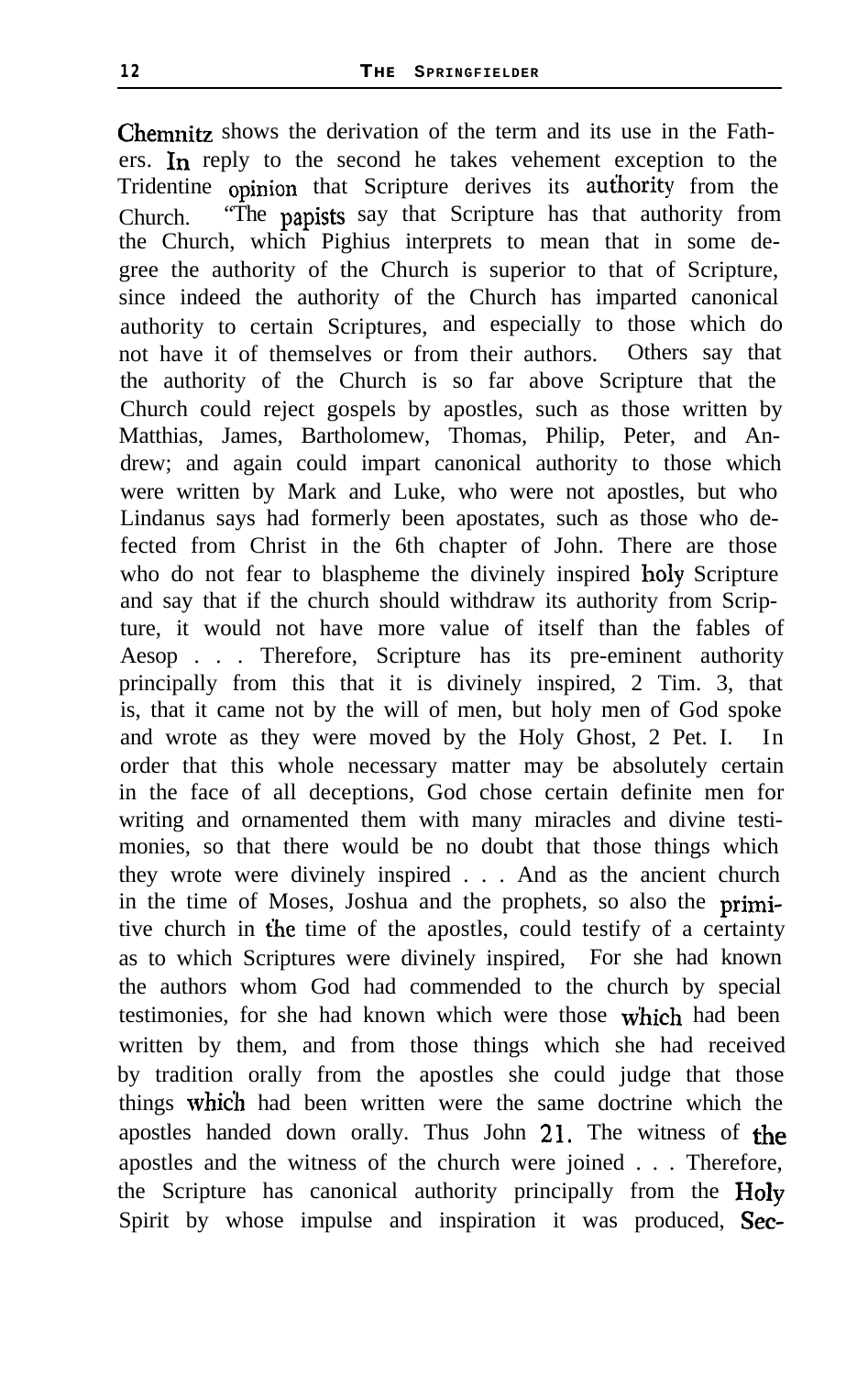ondly, from the writers to whom God Himself showed definite and special testimonies of the truth, Afterward, it has authority from the primitive church, as from a witness in whose time those things were written and approved.""

Chemnitz goes on to indicate that the Canon of the Old Testament can be determined by the usage of the Old Testament in the New Testament. The establishment of the New Testament Canon he describes as follows, "John saw the writings of the three evangelists and approved them. Paul signed his epistles with his special signature; Peter saw them and commended them to the church. John added to his **own** writings the testimony both of himself and of the church. For nothing other than apostolic authority is required that in the New Testament it be proved that a certain writing is canonical or divinely inspired." $10$  He quotes from Jerome the story of the deacon who was deposed for having forged the story of Paul and Thecla. The presence of the nonapostolically written Mark and Luke he explains by quoting Augustine who says, "Authority was granted to certain men who followed the first apostles not only to preach, but also to write." Again he quotes Augustine, "They wrote in the period when they had opportunity of being approved by the apostles themselves who were still alive ." Chemnitz continues by citing Eusebius' three ranks of writings : " $\ldots$  the first of these are those which are neither fraudulent nor doubtful, which have uncontradicted testimony and are legitimate, universal, and sure according to the confession of all the churches. He makes a second order of those writings about which there had been doubt as to whether they had actually been written and published by those apostles whose names and title they bear, writings which have been spoken against by the conflicting witness of the primitive church, but which have been used and read by many churchmen, as not unuseful. And as those of the first rank have been called canonical and catholic, so those of the second rank are called hagiagrapha, ecclesiastical, and by Jerome apocryphal. And yet so accurate a distinction has been made with such salutary care, that the Canon might be sure and the rule of faith or doctrine certain in the church, so that they, as Cyprian says, might know from what fountains of the word of God they must fill their cups. Regarding the apocryphal or ecclesiastical books of the second rank, Jerome says, 'The church reads these for the edification of the people, but not to confirm the authority of church doctrines.'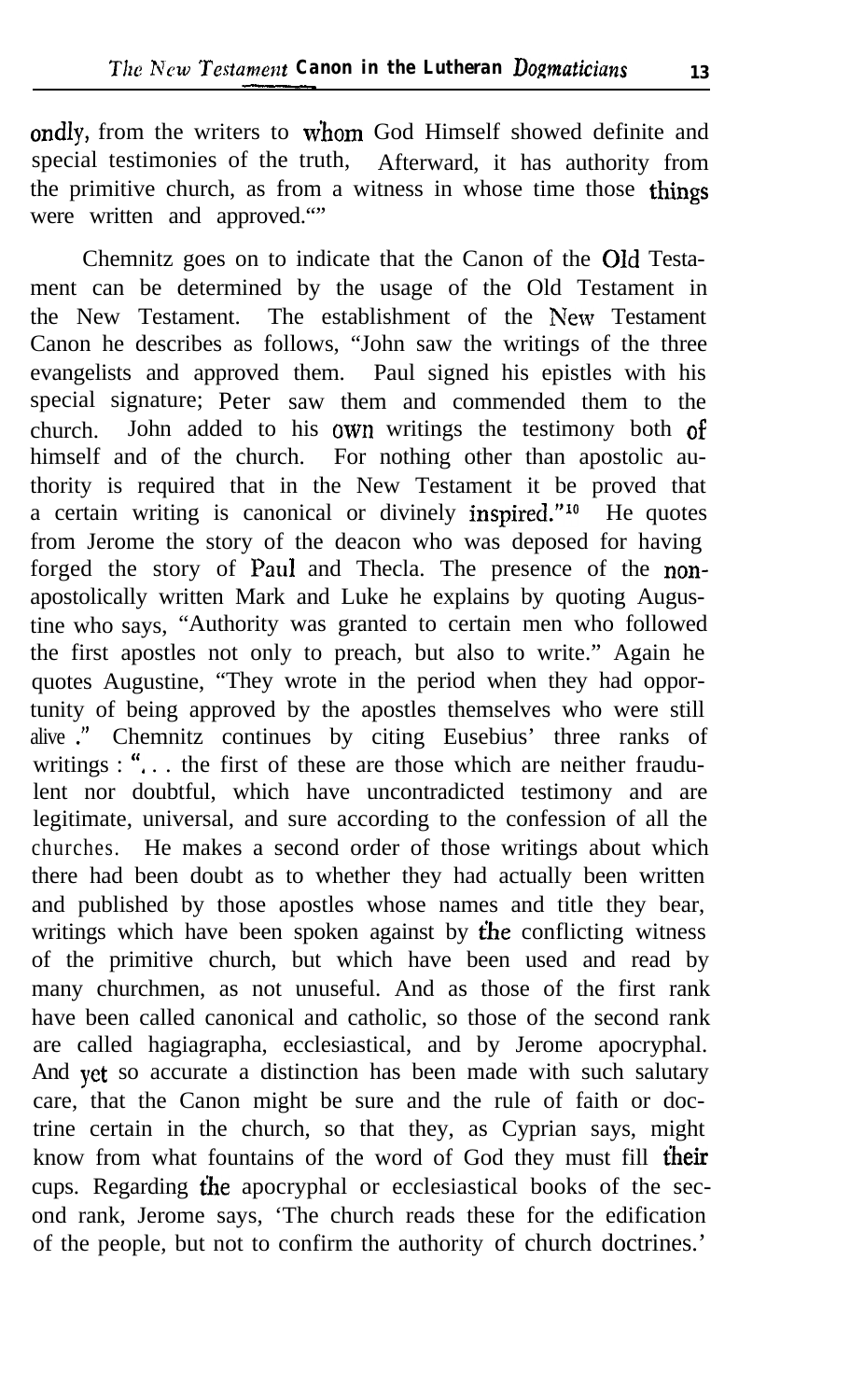Again, 'Their authority is regarded as less suitable for settling matters which come into controversy.' "'I

Chemnitz sums up his argument as follows, **"NOW the.** question is : 1) whether the church which succeeded that primitive and most ancient church or the church of the present can make authentic those writings which in this way have been rejected and disapproved, And manifestly it cannot. 2) whether the church can reject and disapprove those writings which have sure and certain testimony as to their authorship from the witness of the first church. And I do not think anyone would say this. 3) Thus the third question is whether those writings concerning which the ancient church was in doubt because of the objections of some, yea because the testimonies of the primitive church do not agree about them, whether, I say, the present church can make those writings canonical, universal and equal to those of the first rank? The papists not only argue that they can do this, but in fact have taken this authority, completely disregarding the necessary distinction of the primitive and ancient church between canonical books and apocryphal or ecclesiastical books. But it is absolutely plain from what has been said that the church in no way has that authority, for by the same reasoning it could either reject canonical books or canonize adulterated ones. For this whole matter, as we have For this whole matter, as we have said, depends upon sure testimonies of the church which existed in the time of the apostles, and when it had been accepted, the immediately succeeding church preserved it by means of definite historical evidence which was worthy of credence. Therefore, when definite documentation of the primitive and ancient church cannot be supplied from the witness of the ancients who lived shortly after the time of the apostles, that those books about which there was controversy were without contradictions and doubt and were accepted as legitimate and certain and commended to the church, no human decree can alter the fact . . . Pighius replies that the Church has the authority that it can impart canonical authority to certain books which do not have it of themselves or from their authors. They could thus even impart that authority to Aesop's fables or the stories of Lucian. Not that I would want those controverted books to be compared with Aesop's fables (for with Cyprian and Jerome I attribute to them the honorable **position** which they always had in the ancient church) but for the sake of the logic of the matter, I want to show that in a dispute over the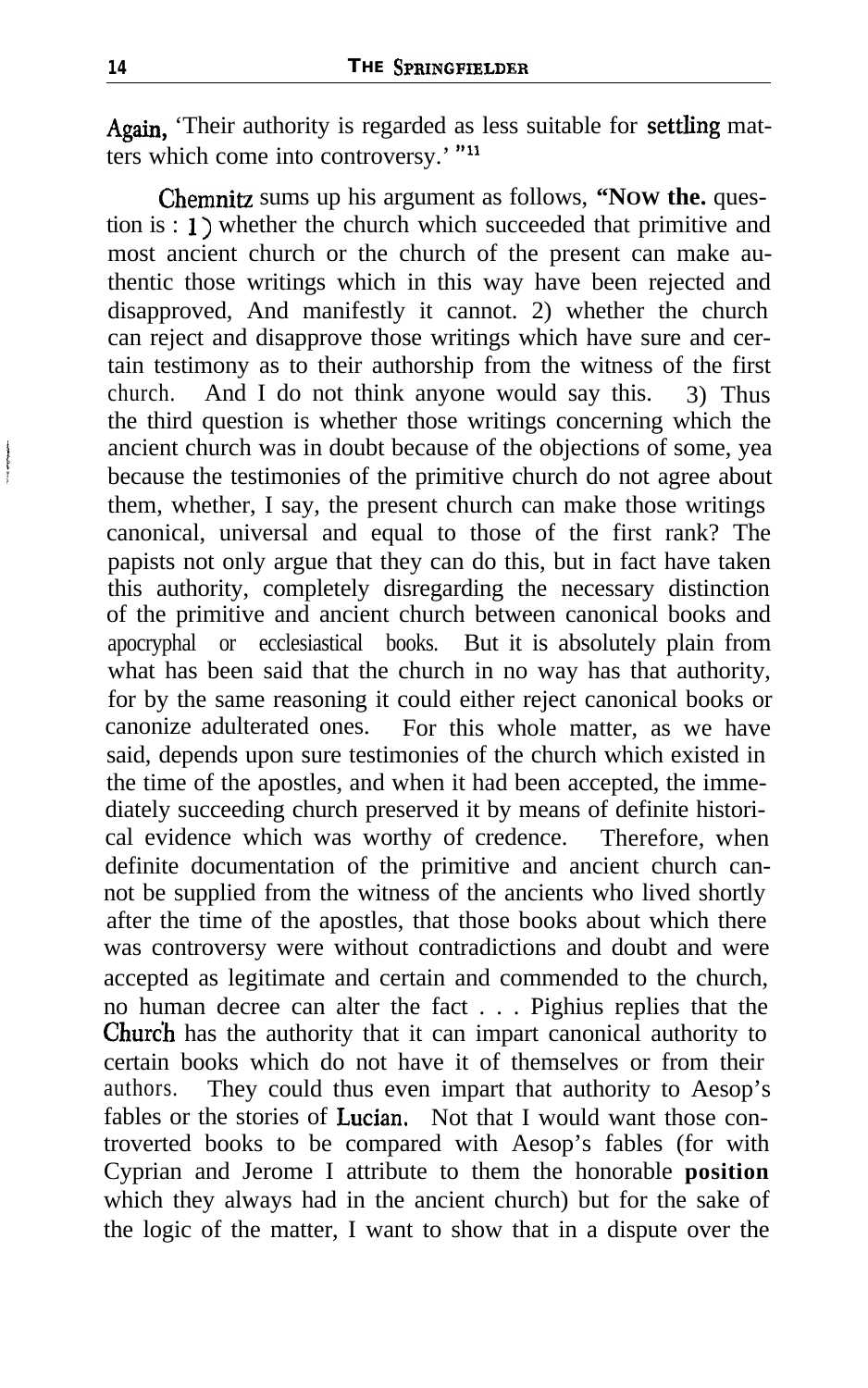books of Scripture, the Church does not have the power to make true books out of false ones, or false out of true, out of uncertain and dubious books certain, canonical and legitimate ones, without any documentation which is required for such a thing." I2

Chemnitz continues by giving the reasons why the antilegomena were doubted; namely, lack of evidence from the apostolic church that the books had been approved by the apostles and recommended to the church, and questions as to the identity of the authors. "Therefore," he says, "the entire dispute depends upon this question, whether it is certain and undoubted that those books over which there is this controversy are divinely inspired Scripture, either published or approved by prophets and apostles who had the divine authority."<sup>13</sup>

Chemnitz is the most voluminous of the early Lutherans in regard to the Canon. We should note that he is writing against the background of the Council of Trent. He points up a difference which would never be settled between the Lutherans and the Catholics, namely, the source of the authority of Scripture. He answers, as do all the dogmaticians after him, that Scripture derives its authority not from the Church but from itself. Thus Chemnitz once and for all settles the matter among the Lutherans as to the position of the Fathers and the Councils regarding the Canon. The church can bear witness to the Canon; but the Canon has its own authority and impresses itself upon the church. The church can ratify: it cannot legislate. Chemnitz is very careful. He avoids the extravagant language of Luther. He goes as far as he feels he can in endorsing the antilegomena. He sees no straw epistles. He avoids Luther's use of only one criterion for canonicity, nor does he take refuge in the *testimonium Spiritus Sancti internum,* something he never mentions. His main emphasis is on the witness of the early church. We might summarize Chemnitz' criteria as being the inspiration of the book, apostolic authorship or apostolic commendation, and the witness of the early church. He retains enough of the spirit of Luther, Erasmus, and others so that he does not hesitate to reject the antilegomena as authoritative for doctrine; yet he represents a more cautious and judicious attitude than his predecessors, which makes it possible for Gerhard to quote him without one word of disapproval, while saying a great deal more than Chemnitz does. Incidentally, Chemnitz, both in his Loci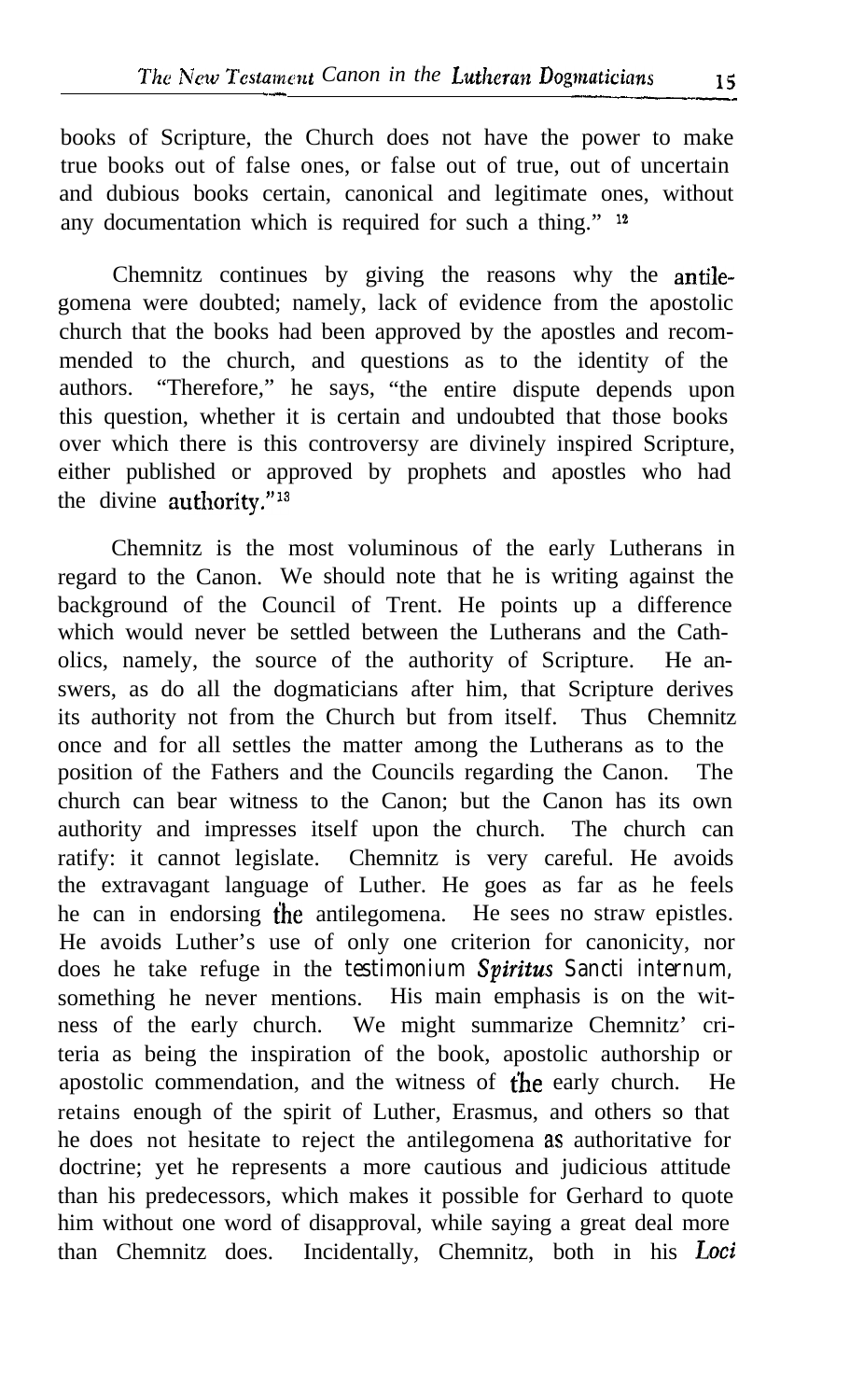Theologici, his *Examen,* as well as in the Formula of Concord of which he was a major author, does not hesitate to quote the **antile**gomena, even to establish a doctrinal point.

 $\ddot{\phantom{0}}$ 

While we have devoted a great deal of space to Chemnitz because he has written so much on this point, we should not neglect to point out that his views were essentially followed by other men of his period. Aegidius Hunnius, 15 50-l 603, a signer of the Formula, says in Thesis *119* of his *Tractatus de Sacrosancta Maiestate, Autoritate, Fide ac Certitudine Sacrae Scriprae,* published in 159 1, "The Epistle to the Hebrews, 2 and 3 John, 2 Peter, the Epistles of James and Jude and the Apocalypse, are outside the Canon and are judged apocryphal." In Thesis 120 he continues, "The New Testament apocryphal writings were worth more in the opinion of the primitive church and were more approved than the apocrypha of the Old Testament." And in Thesis 12 1, "Indeed many fathers who placed certain books of the Old Testament outside the canon prohibit no New Testament book from the Canon but state that all are canonical. The Council of Laodicea did the same." In Thesis 122 he says, 'We will not contend *[pugnabimus]* with anyone concerning the authority of the Epistle to the Hebrews, or 2 and 3 John, of 2 Peter, and of the Apocalypse." And finally he concludes in Thesis 126, "It must not be concealed, however, that there was also concerning these books, as Bellarmine himself confesses, doubt in the early church, for this reason **that** they do not supply sufficient documentation of approval to show that they came with certainty from the authors whose names they bear."<sup>14</sup> Note the more conciliatory attitude here than even in Chemnitz.

Andreas Osiander the Younger, 1562-l 6 17, is quoted by Gerhard, "There are certain books which are spoken against because there does not exist sufficient testimony of the early church concerning their authors such as the Epistles of James, Jude, etc. These are called the hagiagrapha. They are also called ecclesiastical. They do not have in themselves value for establishing doctrine. $"^{15}$ 

Jacob Heerbrand, 1521-1600, in his *Compendium*,<sup>16</sup> published in 15 73, substantially agrees with Chemnitz.

Another contemporary who has much the same position is Matthias Haffenreffer, 1561-1619, who distinguishes between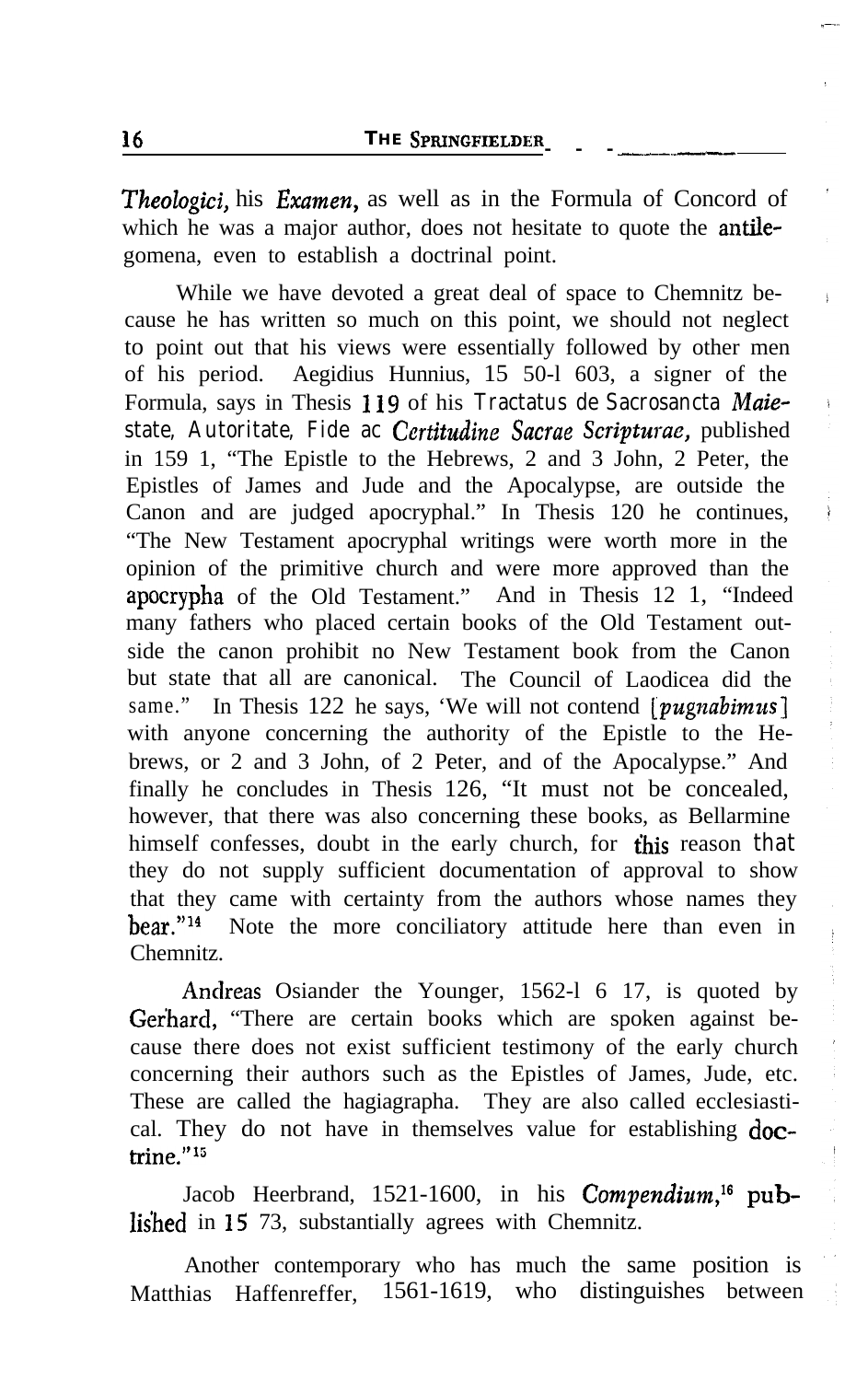homologoumena and antilegomena. He says, "These apocryphal books, although they do not have canonical authority in judging of doctrine, yet because they make for instruction and edification, contain many things and can be read privately and publicly recited in the church with usefulness and profit. And if we compare the apocryphal books among themselves, both those in the New as well as in the Old Testament, we find that they have great authority, especially the Epistle to the Hebrews, because of its excellent commentary on the Old Testament, and the Apocalypse, because of its illustrious and full statements concerning the reign of Christ, and other matters, including the certainty of the outcome of His reign. These books excel the others in eminence.""" Note that he distinguishes among the antilegomena as to value, Here is further development.

However, not all of Chemnitz' contemporaries said exactly what he did. The "Magdeburg Centuries" of 1562 says, "There were some writings spread through the church during this century in the name of apostles or their disciples, of which some for a while were not **generally** received because of the doubt of certain individuals, but afterwards they were received into the number of catholic writings, but certain others were rejected as apocryphal."<sup>18</sup>

And Leonard Hutter, 1563-1616, states, "It clearly can and ought to be determined that there is a difference between the apocryphal books of the Old Testament and those of the New, such indeed that the apocrypha of the New Testament possess much greater authority than the Old Testament ones, even indeed an authority which is valid for settling church doctrine, so that more correctly we can, yea we ought to call them authentic rather than apocryphal."<sup>19</sup> Note now the authority to settle doctrine. Note now the authority to settle doctrine.

Conrad Dietrich, 1575-1639, in his famous *Institutiones Catecheticae* of 16 13 says of the New Testament apocryphal books, "How does it happen that these are apocryphal? From this that in the primitive church they were not accepted by all as truly apostolic, but some churches were doubtful for a while regarding them and some plainly rejected them. But are they of the same value as the apocryphal books of the Old Testament? By *no means,* because the apocryphal books of the Old Testament were entirely uncertain and contained many things diametrically opposed to the canonical Scriptures and thus have no authority in establishing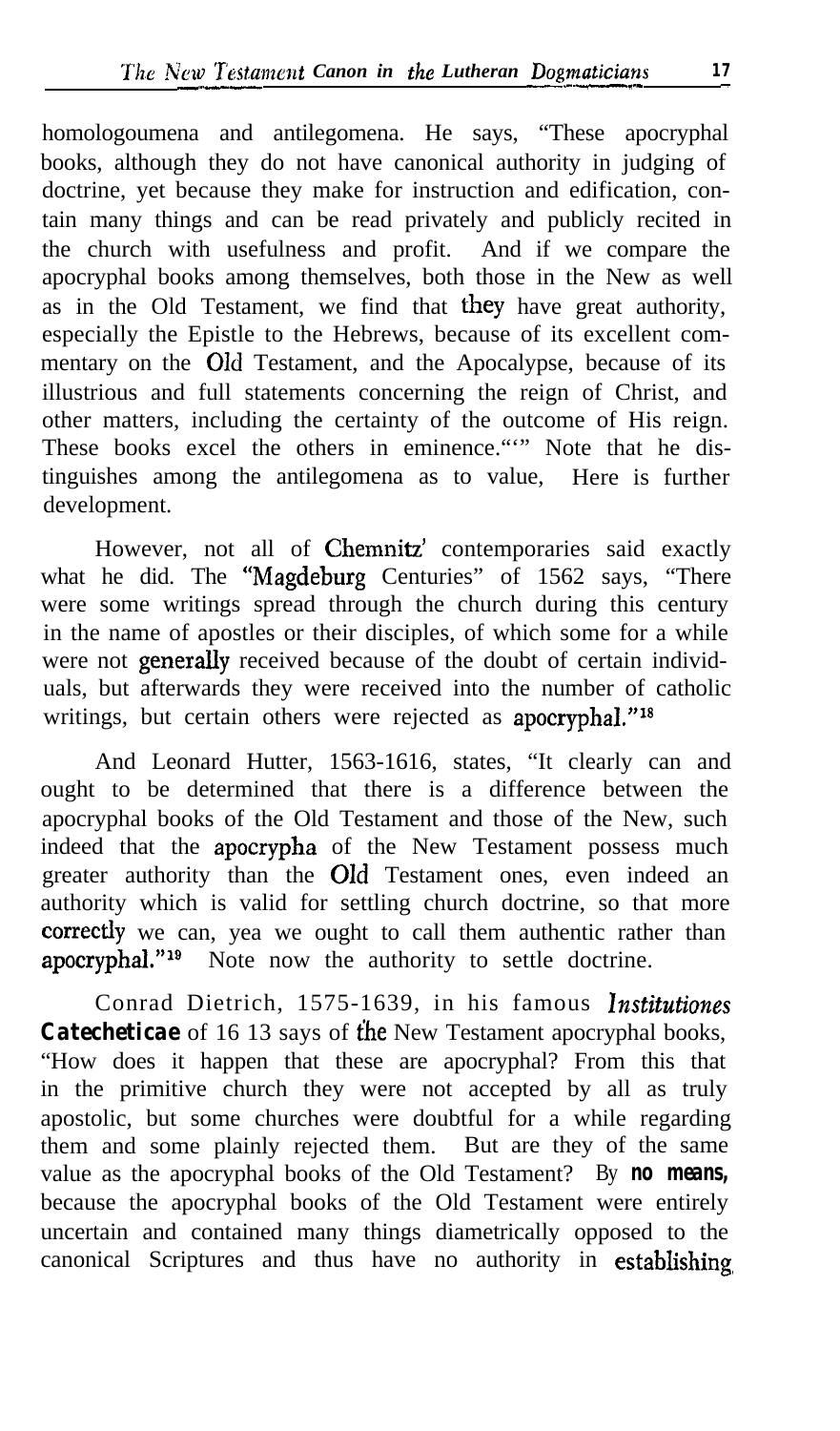doctrines of the faith. But the apocrypha of the New Testament were not so doubtful, nor do any of them directly oppose the canonical Scripture. And thus they also have authority in controversies regarding the faith. For although regarding them there had been doubt by some in the church, they were received by others, however, because of the doctrine of inspiration. There was doubt as to the author, but not as to the doctrine which was received as apostolic. However, the Romanists err because they say the apocrypha have absolutely equal authority with the canonical books both of the Old and New Testament in proving doctrines of the faith."<sup>20</sup>

And Balthasar Mentzer, 1565-1627, in the 1606 edition of his *Disputationes Thologicae* says, "But the ecclesiastical books of the New Testament . . . have almost obtained in our churches the same authority as the canonical Scriptures. Concerning this matter we do not think there should be strife *[digladiandum]* with anyone. Those of the Old Testament are inferior."<sup>21</sup> He then goes on to chide Trent and the Romanist Pistorius for removing all distinction between canonical and non-canonical books.

# III. THE LATER PERIOD OF LUTHERAN **ORTHODOXY**

As time passed the position of Hutter, Dietrich, and Mentzer became the prevailing one among the Lutheran dogmaticians. John Gerhard, 15 82-163 7, is often credited with producing this change, because in his *Loci Theologici* of 1622 he dwells on this subject more fully; but he was not the first, as we have noted above. Gerhard is apparently unaware or unwilling to admit any change in thinking on the subject among the Lutherans, for he quotes all his predecessors with approval, both Chemnitz and his followers as well as men such as Mentzer who say something different. As one possible motive for this minimizing of differences Gerhard gives a hint in his introduction to the section on New Testament Canon, "Up to this point we have discussed the canonical and apocryphal books of the Old Testament in general and individually, and it remains for us to consider the New Testament books where the first question of all is, whether among the books in the New Testament such a difference must be maintained that some are called canonical and others apocryphal. It seems at first glance that in this matter there are certain discrepancies among those who have seceded from the Roman **Church,** which the Papists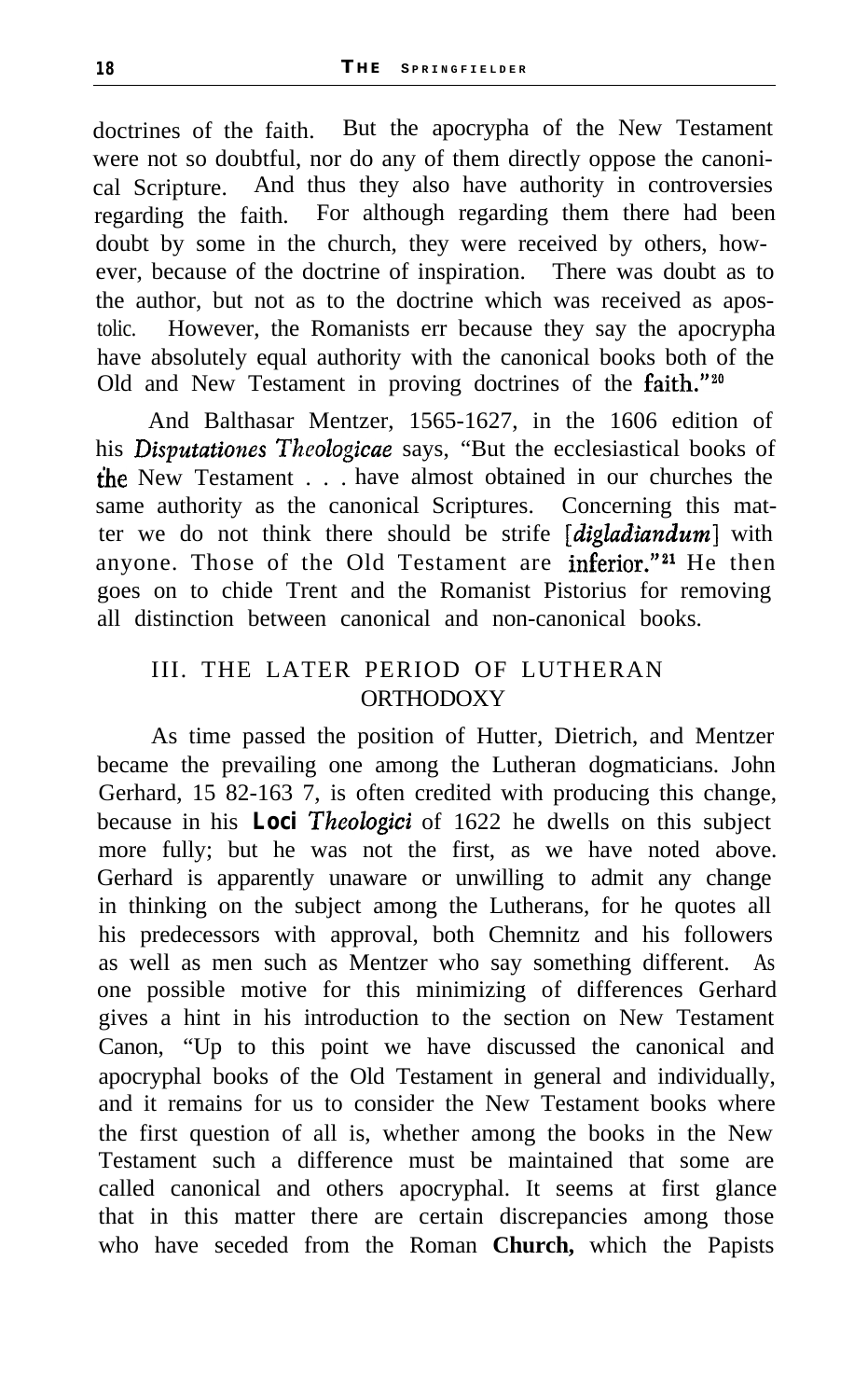object to among us. But with the help of a distinction this matter can be reconciled, as we will shortly see." $^{22}$  He then proceeds to quote several statements from Chemnitz, Hunnius, Osiander, and Haffenreffer, all insisting upon a strict distinction between the homologoumena and the antilegomena. This he follows with a long quotation from Mentzer, "We accept the so-called New Testament ecclesiastical or apocryphal books in such a way that we permit them to be regarded as in the list of the canonical, and as far as it is possible to approve them we regard them as having equal authority with the rest. Nor have we added the expression 'almost' for any other reason than that in the primitive church some at times spoke against these books, since it could not be positively stated by whom they were written and published. Thus in this matter it could be easy for us to come to agreement with the moderate papists."<sup>23</sup>

Gerhard continues by quoting John Schroeder, who in a writing of **1605** adds a significant element to the discussion, "There have been noted certain books of the New Testament called apocryphal, but almost for no other reason than that there was doubt concerning them-not whether they were written by the inspiration of the Holy Ghost, but whether they were published by the apostles by whom they had been signed. But because there was no doubt concerning the more important of their authors, namely, the Holy Ghost (but only concerning their writers or ministering authors), and because despite this doubtful authority of these books certain outstanding ancients of the church had raised them to a high level, they have obtained equal authority with the canonical books in the opinion of many people. Indeed, in order that a certain book be regarded as canonical, it is not necessarily required that there be agreement concerning the secondary author or writer. It is sufficient if there be agreement concerning the primary author or the dictator, who is the Holy Ghost; for the books of Judges, Ruth, and Esther are canonical, the authors of which, however, are unknown."<sup>24</sup> Schroeder introduces the distinction between the primary and secondary authors, a concept which continues among the later orthodox teachers. Chemnitz and the older dogmaticians were oblivious of this distinction; though Dietrich had suggested that apostolic doctrine and inspiration assure the canonicity of books of uncertain authorship.

Gerhard concludes his study with three statements of his own: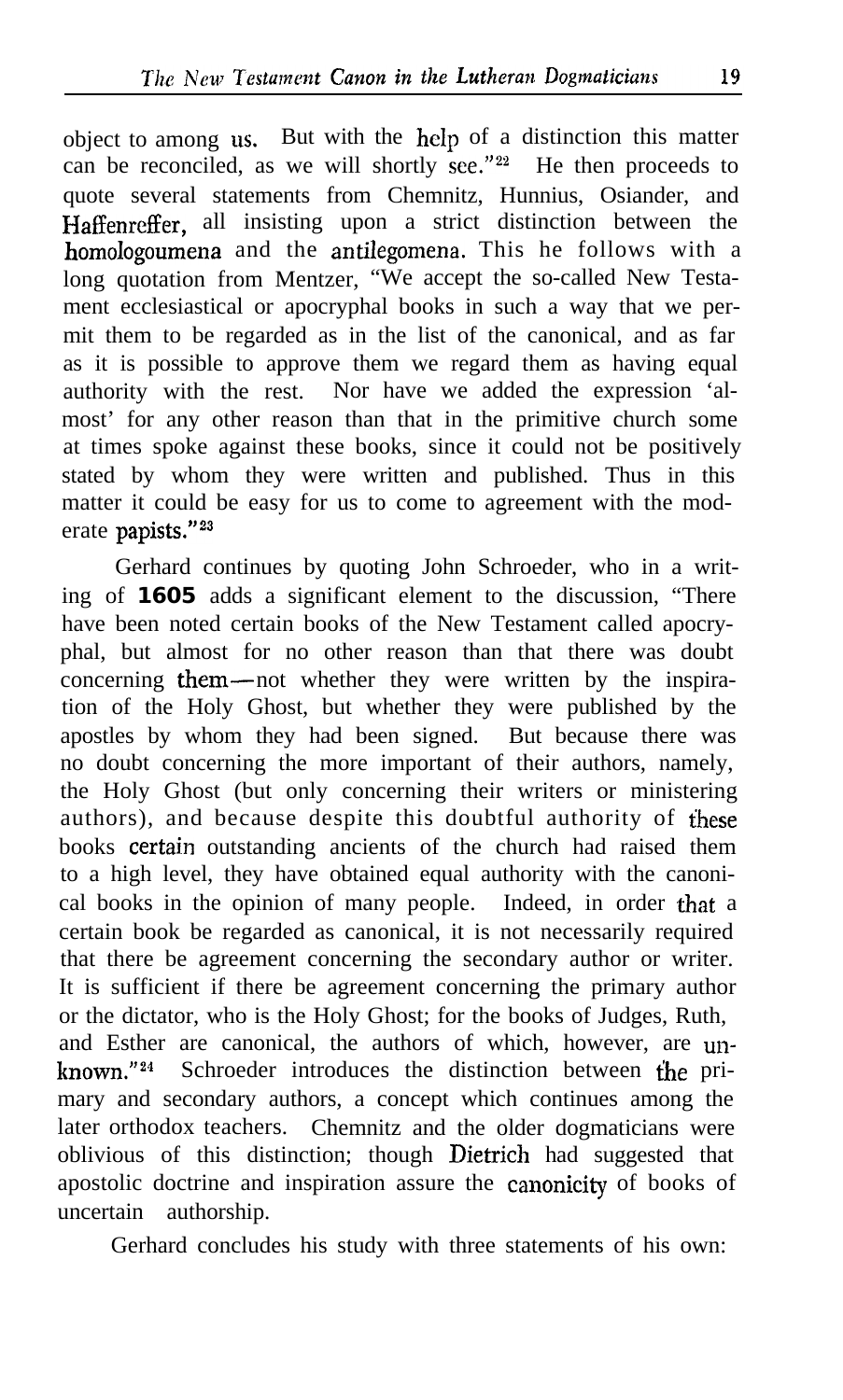"First, there is a great difference which must be established among the books which are contained in the biblical codex of the New Testament, for it is not right to deny that in the primitive church at one time certain of them were spoken against by certain men, as will appear from our consideration of the individual books. Second, these books which were spoken against by some are called, in a rather improper way, apocryphal, which we prove by a threefold line of argument. **1)** Not so much concerning their canonical authority as concerning the secondary authors of them was there doubt in the primitive church-but now these books, whose authors are unknown, are not properly called apocryphal. Otherwise it would follow that certain truly canonical books, such as the books of Judges, Ruth, Job, etc. are apocryphal, since their authors are unknown. 2) Because it was not doubted by all churches or learned men, but only by certain ones, concerning the authors of these books, There are two evident differences between the Old Testament apocrypha and these books which some call New Testament apocrypha. Concerning the former there was doubt as to their authority, concerning the latter there was doubt in the churches as to their authors. 3) Fathers who do not recognize the Old Testament apocrypha do not exclude any book from the New Testament Canon. Note the Council of Laodicea, canon 59; also Eusebius, Erasmus, Jerome. Third, for the sake of teaching, one must distinguish between canonical New Testament books of the first and second rank. Canonical books of the first rank are those of which neither the author nor the authority was ever doubted in the church, but by the common consent of all they have been regarded as canonical and as divine always, Such books are the Gospels of Matthew, Mark, Luke, etc. Canonical books of the second rank are those concerning whose author there was doubt by some at some time in the church. Such are Hebrews, James, **Jude,** 2 Peter, **2** and 3 John, and the Apocalypse,"25

Gerhard continues with a very lengthy isagogical study of each of the 27 New Testament books, first the homologoumena and then the antilegomena. With regard to the latter, he asserts after a long discussion that Paul wrote Hebrews, thus giving it full apostolic authority. With regard to James he seeks to explain away Luther's strictures against the book, even mentioning that after 1526 no edition of Luther's Bible calls it a "straw epistle;" a contention with which Reu disagrees.<sup>26</sup> But Gerhard concludes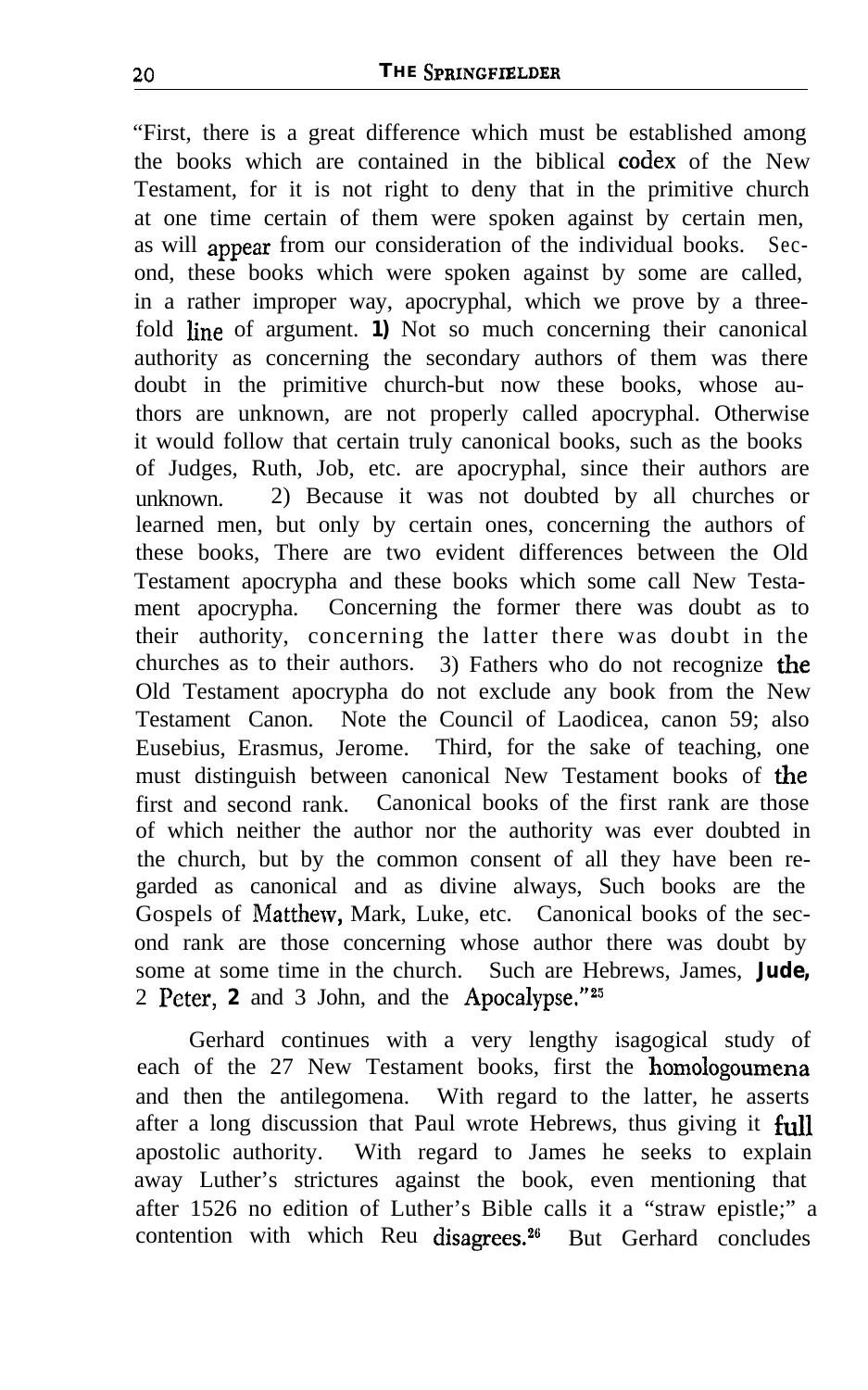that James is apostolic and thus canonical. On 2 Peter is he very definite, quoting Luther to the same effect. His attitude is the same with regard to the other antilegomena. All are canonical and of apostolic authorship.

Gerhard marks a definite change in thinking among Lutherans on this subject. While some men before Gerhard, such as Hutter and Schroeder, had taken much the same position he did, because of Gerhard's great prestige as well as his full treatment of the matter, after his time the dogmaticians, while still paying lip-service to Chemnitz, for all practical purposes abolished the distinction between homologoumena and antilegomena. This is the state of affairs which continues to the present day. It is quite close to the position of the Romanists and the Reformed, Only at rare intervals, as in the case of Dr. Walther and Pastor Roebbelin, has the distinction been revived as a living theological factor.21 Of course, in saying the Lutherans have approached the Roman and Reformed position, we mean only that all three communions accept 27 books. The Lutherans have never made the Canon a matter of conciliar or confessional decision.

To complete the picture up to the end of the age of orthodoxy, we can cite a few more witnesses. John Andrew Quenstedt, 16 17-88, nephew of John Gerhard and father-in-law of Abraham Calov, voices virtually the same opinion as Gerhard, "We call those books of the New Testament protocanonical, or of the first rank, concerning whose authority and secondary authors there never was any doubt in the church; and those deuterocanonical, or of the second rank, concerning whose secondary authors (not their authority, however) there were at times doubts entertained by some. There was doubt, I say, and discussion concerning these books, yet not among all, merely among a few; not at all times, only occasionally. And these doubts did not have reference so much to their divine authority or primary author, the Holy Spirit, as to their secondary authors."<sup>28</sup> Quenstedt even says that knowledge of the secondary author is unimportant, "For even if Philip or Bartholomew had written that gospel which is read under the name of Matthew, it does not affect saving faith."<sup>29</sup> Note, however, that he does not go outside the ranks of the apostles in suggesting other authors. He held, as did all the dogmaticians, to apostolic authorship as a criterion of canonicity. Yet to know for certain the exact author of a book was not necessary. He adds, "For the authors of many .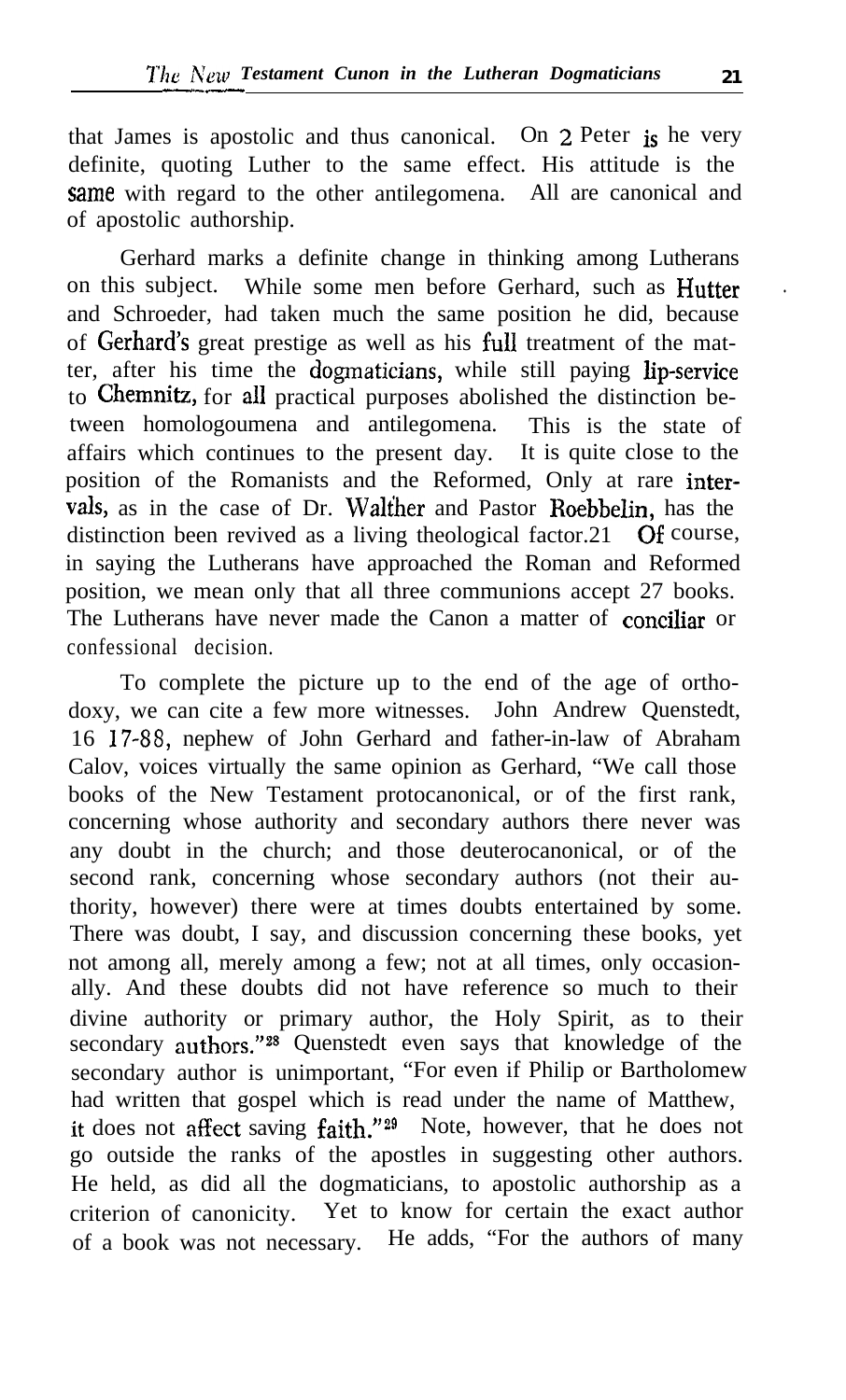canonical books are unknown, such as, the author of the book of Joshua, of Ruth, Kings, Chronicles; however, it is well established concerning their inspiration and canonical authority."30

John William Baier, 1647-95, is somewhat stronger even than Quenstedt. He says of the antilegomena, "It cannot indeed be denied that some of the ancients did so doubt in regard to these writers as to refuse to them the authority that belongs to inspired books."31 Again, "They are not ignored when we are asked for the rule of faith, but they have authority in such case by common consent at the present day among Christians, especially those of our confession."<sup>32</sup> He says in general of the antilegomena that "of their authors and thus of their divine origin there was once doubt on the part of some, but today no controversy remains."<sup>33</sup> Note in all of these later men the absence of all reference to Luther and Chemnitz.

Abraham Calov, 16 12-88, writing in 1684, sets forth his criteria of canonicity : **"1)** with reference to the *principium* it is required that a canonical book be inspired by the Holy Spirit; 2) with reference to the instrumental cause, that it be written by a prophet or an apostle; 3) with reference to the material, that it contain divine mysteries and not fables; 4) with reference to its internal form, that it be God-breathed; 5) with reference to its external form, that it be in Hebrew in the Old Testament and in Greek in the New; 6) with reference to its limits, that it possess the testimony of the church, either the Jewish or early Christian. Moreover you will note that these requisities are to be taken collectively."<sup>34</sup> Calov represents a very interesting position. He enumerates every criterion of canonicity with the possible exception of Luther's emphasis on Christological content; although he does require divine mysteries, which to a Lutheran imply the teaching of the gospel. And Calov significantly says that all of these criteria must be taken collectively. This is important.

David Hollaz, 1648-l 7 13, is usually regarded as the last great representative of orthodoxy. Pietism had begun to make its appearance, and among other things the study of the Canon went into decline in this period. In fact, one might say that it had declined even by the time of Hollaz. He removes the distinction entirely between the two classes of books, saying, "Since at the present time all evangelical teachers assign divine authority to these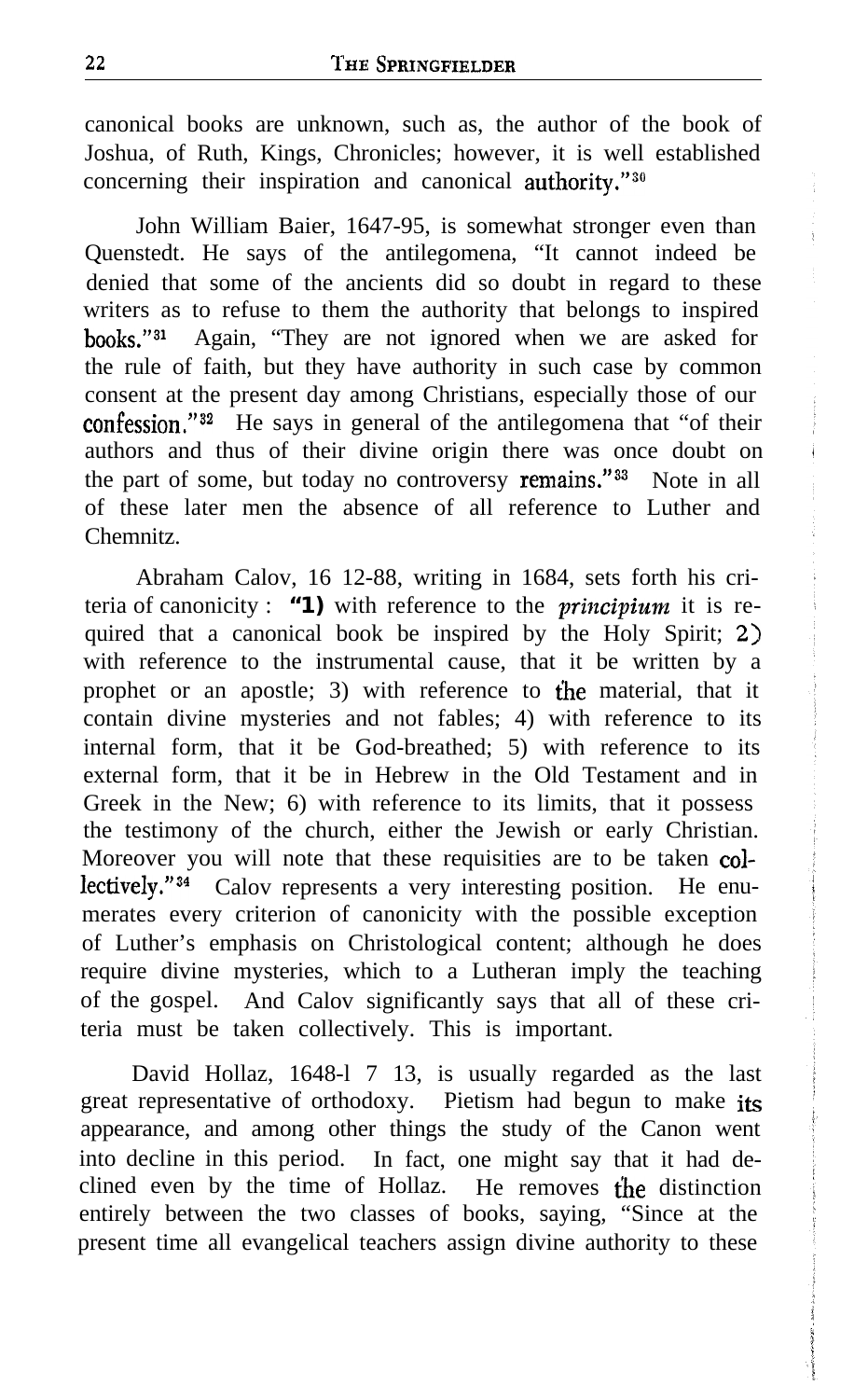deuterocanonical books, there seems to be no occasion any longer for that distinction."<sup>35</sup>

Michael Walther, 1593-l 662, even before Hollaz, after reading Chemnitz, Hunnius, Osiander, Gerhard, and others, sums up by saying, "If we compare what they wrote . . . it will appear that there is some difference of opinion."<sup>36</sup> He then goes on to quote Gerhard almost verbatim. It seemed to cause him very little excitement.

As two final witnesses we shall depart from the dogmaticians and quote the New Testament scholar Buddeus and the historian Seckendorf.

John Francis Buddeus, 16 6 7-l 729, a glimmering light of orthodoxy in a pietistic world, writes in 1727, "in regard to the epistle which is attributed to James there was dispute as to the authority and author, and it is well known what the thinking and opinion of our own blessed Luther was regarding it. For being aroused by the heat of the controversy against the Catholics he plainly denied that this epistle had come from an apostle; he even called it a straw epistle in the preface of the first edition of his German Bible, and on this account he gave occasion to his adversaries to hurl various calumnies against him, from which among others Henry Maius has vindicated him and also Richard Simon. . . . But that this letter was written by James the Apostle has been placed beyond all doubt today."37

And Veit Ludwig Seckendorf, 1629-92, writing in the last year of his life, says, "Now, as Roman Catholics today have no doubts concerning the Epistle to the Hebrews , , . even so evil should not be thought of us, since we 'have given up the doubts of Luther concerning the Epistle of James."<sup>38</sup>

Within the Reformed Church the same process was in progress, but it went further. Westcott gives a very fine summary of this in his work on the New Testament Canon. He points out that in Zwingli's time no notice was taken of the limits of the Canon. In the first Helvetic Confession of 1536, the Geneva Catechism of 1545, published by Calvin, and the later Helvetic Confession of 1566 reference is made merely to the canonical Scriptures as "the Word of God, given by the Holy Spirit, and set forth by the Prophets and Apostles." The Belgic Confession of 1561-63 lists the 66 books, as the norm of faith. So does the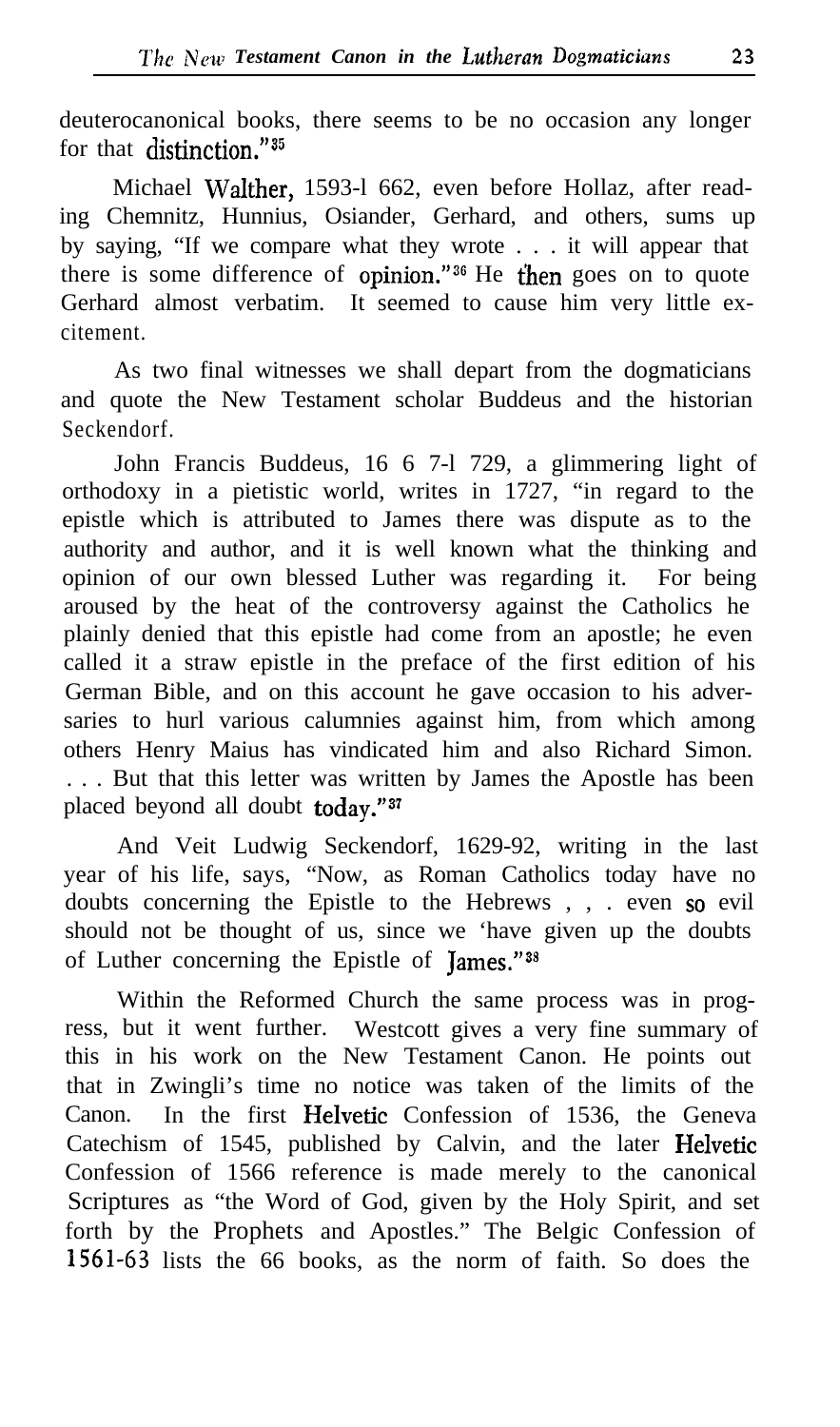Westminster Confession of 1643 and the Swiss Declaration of 167 5. Much the same occurred among the English Protestants." By 1700 throughout the Protestant church there was general agreement that the New Testament contains 27 canonical books of virtually equal authority and inspiration. This opinion has not been materially altered since.

In the history of the Missouri Synod, or of American Lutheranism for that matter, there seems to have been only one eruption of this question publicly. A certain Pastor Roebbelin of the Missouri Synod in the 18 50's had doubts regarding the canonicity of Revelation. He was accused of false doctrine by another pastor of the Missouri Synod; but Dr. Walther in an article in Lehre *und* Wehre in 18 56 defended Roebbelin's orthodoxy at the same time as he emphasized his own belief in the canonicity of Revelation. Walther quoted Luther, Chemnitz, and others of the early dogmaticians in support of Roebbelin  $\cdot$ <sup>40</sup> The matter seemed to end with this one statement.

To explain why the thinking of the orthodox Lutherans gradually changed regarding the value of the antilegomena is not easy to discover from their writings. But some reasons do appear. First, there would seem to be the intrinsic value of the books themselves. Even Luther and Chemnitz use Hebrews, Revelation, and 2 Peter constantly. Second, the history of the church ever since 397 favored the inclusion of these books in the Canon. Such a tradition is hard to break. Third, the quotations from Gerhard, Mentzer, Seckendorf, and Buddeus all indicate that the attacks of the Romanists against Luther's position on James in particular and the early Lutheran position on the antilegomena in general were unpleasant and embarrassing to the Lutherans. Buddeus is at pains to point out that Richard Simon, a Catholic, had tried to vindicate Luther on James.

### IV. OBSERVATIONS

A few remarks on the criteria of canonicity are in place. A study of the foregoing material reveals that basically there are four criteria which appear in the thinking of the dogmaticians: 1) content, 2) apostolic authorship or supervision, 3) the use of the book in the early history of the church, and 4) inspiration. The dogmaticians all use these criteria, so that actually there is not such a great difference among them as would first appear. Luther empha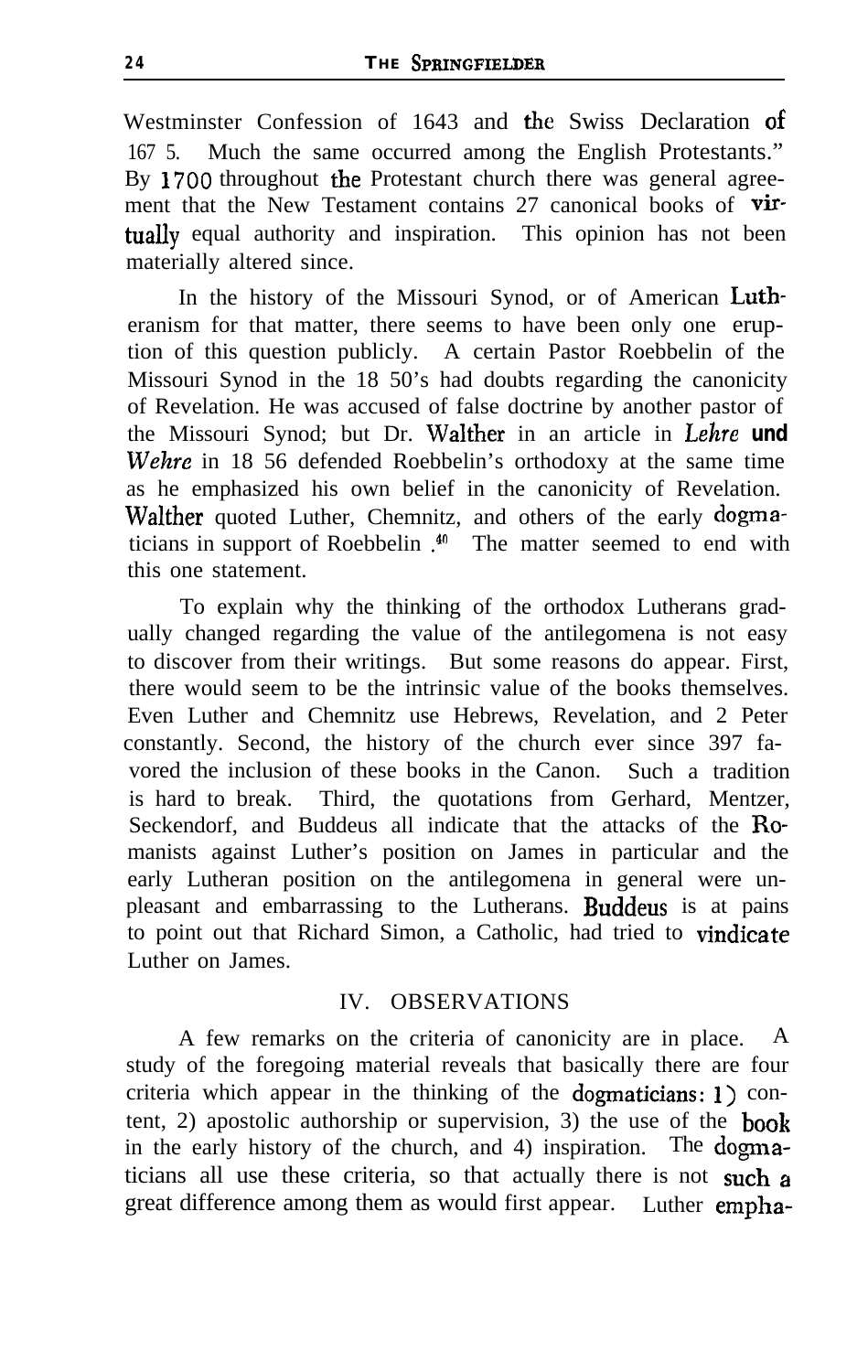sized content more than the other criteria and more than the dogmaticians did, yet he recognized apostolic authorship and the witness of the early church as factors. He certainly emphasized inspiration, and despite his strictures he used the antilegomena. We quote a few sentences from Luther's Christmas sermon on Web. 1.1-12, "This is a strong, forcible, noble epistle . . . The presumption that it was not written by Paul is somewhat plausible, because the style is unusually ornamental for him. Some are of the opinion it was written by Luke, others by Apollos . . . Certain it is, no epistle enforces the Scriptures with greater power than does this. Hence it is evident the author was an eminent apostolic individual, whoever hc was . . . scarce any portion of the Bible more strongly enforces the deity of Christ . . . "41

Chemnitz perhaps more strongly than any other emphasized apostolic authorship, yet he adds inspiration as one of the prime criteria of canonicity. The quotations we have cited abundantly point to his insistence on the unbroken tradition of use and acceptance in the church. His urging that the antilegomena must be tested by the standards of the homologoumena shows the importance of doctrinal content in his thinking. He, like Luther, though rejecting the antilegomena, seems to make ample use of these works not only for purposes of edification, but also for doctrinal proof. In refuting papistic claims made on the basis of James 5 for extreme unction, and on the basis of Hebrews for purgatory, Chemnitz does not evade the argument by advancing the fact that these books are antilegomena and hence not suitable for proving doctrine. Rather he explains and interprets the passages under consideration to show that even on the basis of antilegomena books the Romanists have no grounds for their ideas.<sup>42</sup> In contending against the Roman mass Chemnitz goes even further, quoting Hebrews 5, 7, 9, and **10** as his only Scripture proof, seemingly putting Hebrews on the same level with the homologoumena; for he uses the epistle to prove a point which is not nearly so clearly or easily proved elsewhere in Scripture.<sup>43</sup> Chemnitz also uses 2 Peter on different occasions. Thus all four criteria are present in Chemnitz. This applies also to the other early dogmaticians.

The later dogmaticians emphasized the criterion of inspiration more than some of the other criteria and more than did the early dogmaticians. Yet it was by no means their only emphasis. Philippi faults the later men for emphasizing the authorship of the Holy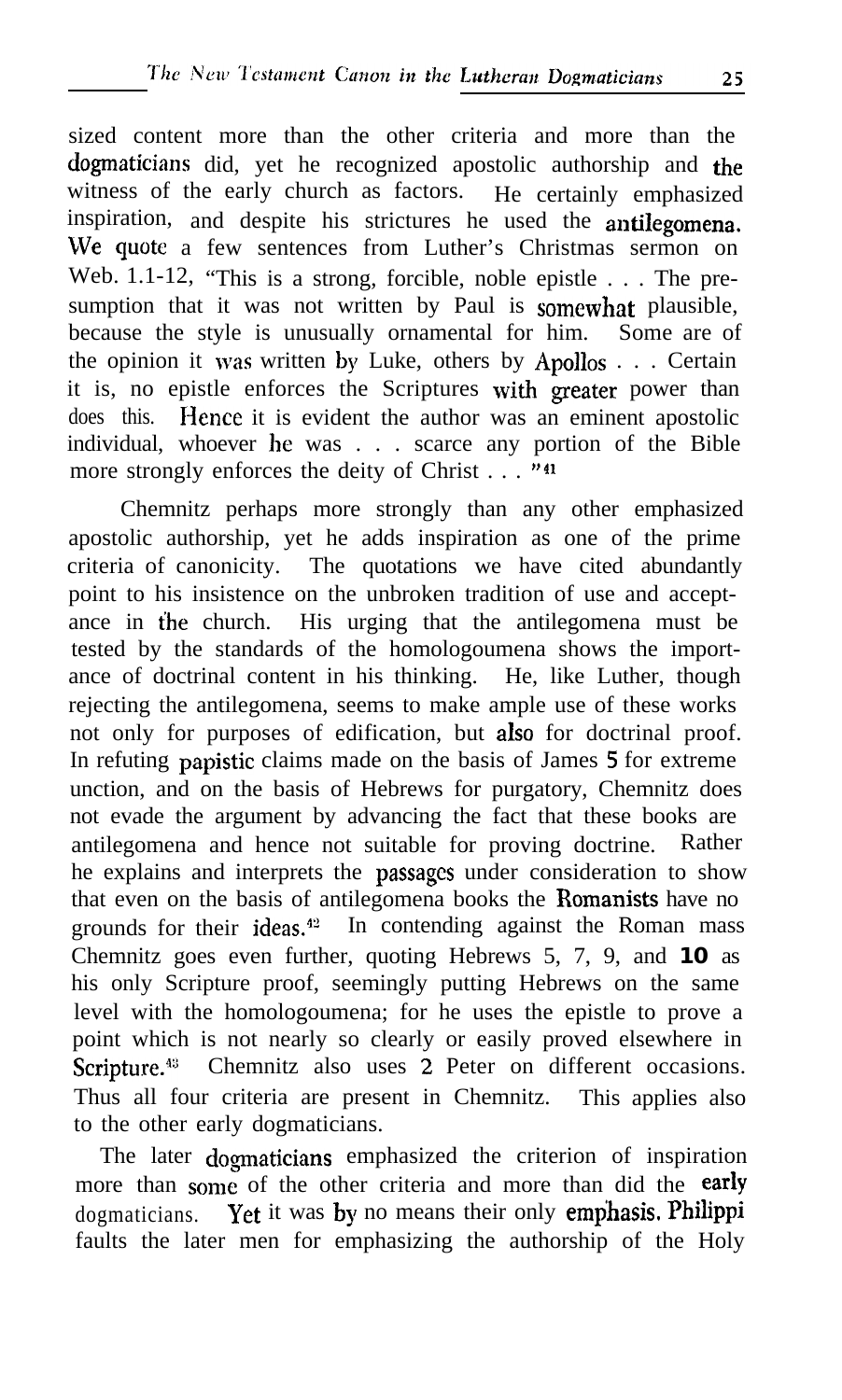Spirit, even of the antilegomena, so strongly that the distinction between the two classes of books made in the early church and revived by Luther and Chemnitz was largely forgotten.44 While his charge is partly valid, in their defense it must be stated that they did not entirely drop the distinction, nor in emphasizing inspiration did they forget to insist **<sup>011</sup>** apostolic authorship and Christocentric content as additional criteria. Further, Luther, Chemnitz, and even the early churc'h fathers were never consistent themselves in the matter, as we have seen.

Thus, we may summarize by saying that the difference among the dogmaticians was not one of exclusiveness but of emphasis. They were all basically agreed as to what made a book canonical and as to which books were Scripture. It is significant that despite the difference in emphasis and approach, none of the dogmaticians ever takes issue with any of his fellow Lutherans on this point. We do not believe this was due either to indifference, or to fear of what the Romanists and Reformed might say, or to the reverence in which Luther and Chemnitz were held. The early Lutherans did not scruple to attack Melanchthon, Flacius, Osiander, and quite a number of other notables within their communion, despite the fact that it brought criticism from their rivals. It appears that the consensus among them was that while some emphasized one aspect and some another, yet all spoke the truth. Chemnitz lays little stress on Luther's criterion of Christo-centricity, yet he never rejects it; Gerhard quotes Chemnitz' strong statements on apostolicity, yet points out that the antilegomena are also apostolic and worthy of at least a secondary position in the Canon. Calov, who seldom has been accused of mediating or compromising, accepts all the criteria of canonicity held by his predecessors: content, inspiration, apostolic authorship, and the witness and use in the early church, and says that they must all be considered together. Gerhard, while satisfied to accept as canonical a book whose author is unknown or uncertain, makes strenuous efforts to show that such books were written by apostles. No one can cite the dogmaticians in proof of a position that it is a matter of indifference as to who wrote the books of the Bible, or that such writings are not apostolic.

Further, all the dogmaticians seem to agree that authorship is not an article of faith. Chemnitz, who would come closest to this position, never says that it is. Gerhard, says, "Although it is an article of faith that all inspired Scripture . . . which contains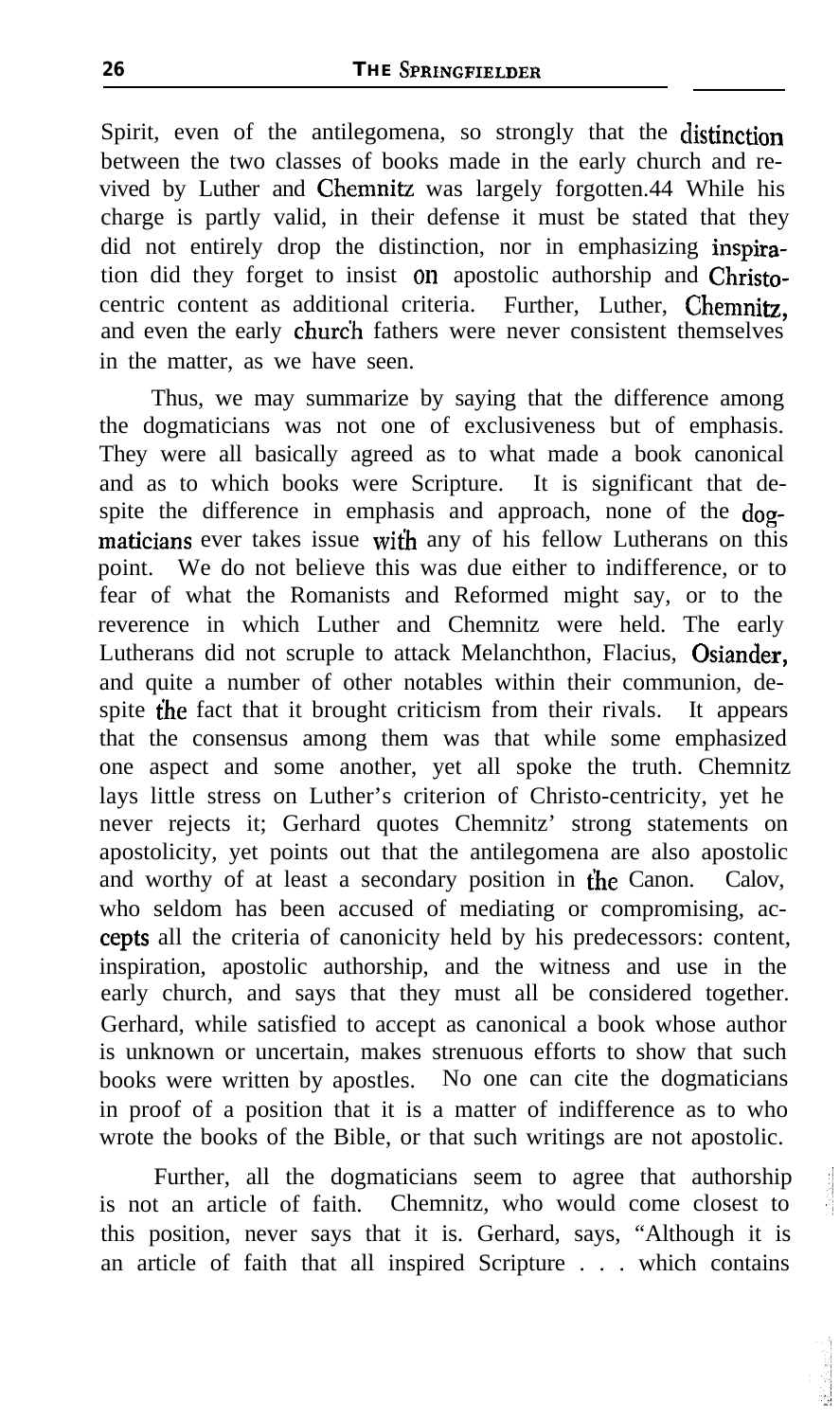within itself revelations immediately inspired by God, is divine and canonical; however, it is not an article of faith, but an histori-<sub>c</sub>al 'assertion, when the church bears witness concerning a particular book, that this or that book is the work of this or that author, e.g., that the gospel of Matthew is Matthew's, the Epistle to the Hebrews is Paul's."  $45$  The Lutherans, holding that all doctrine must be drawn from God's Word, could not make the Canon an article of faith, since no such list is found in Scripture. **The** Catholics, teaching that the Church can establish doctrine, held that a decree, such as Trent's, made the Canon an article of **faith.** The Canon is the source of doctrines, but it is not itself an article of faith. The church in testifying to the Canon only recognizes God's Word; it does not establish it. Hunnius, who holds the same position that Chemnitz does on the importance of apostolic authorship, says, "That the Epistle to the Romans is of Paul, we have from the testimony of the primitive church, but that it is sacred, canonical and the rule of faith, this we have and receive not from the witness of the church but from internal criteria."46 Quenstedt voices the same idea, "Faith, which considers the testimony of the primitive church which witnesses that these books have been written by apostles and evangelists, is a human and historic faith; but faith, which believes that this or that book is divine and canonical, or comes from the Holy Ghost, is divine faith, and this does not rest on the testimony of the church, but on the internal criteria of Holy Scripture and primarily on the testimony of the Holy Spirit."<sup>47</sup> In the same section Quenstedt emphasizes that content is important in determining canonicity.

It appears, therefore, that the position of the Lutheran dogmaticians, while differing in emphasis, indicates a likeness of thought. All agreed that the Canon was made up of books which were inspired, written by apostles, known and witnessed in he early church, and containing divine and evangelical teaching. It is important to note, too, that no dogmatician is satisfied to build his case on only one of these criteria. As Calov says, they must be taken collectively. No single one of these criteria is sufficient by itself to establish the canonicity of a book. Inspiration can not be posited of a book, regardless of its excellent contents, unless it is known from the witness of the early church that the book came from an apostle or one working under an apostle. Apostolic autborship cannot guarantee the acceptance of a book, as in the case of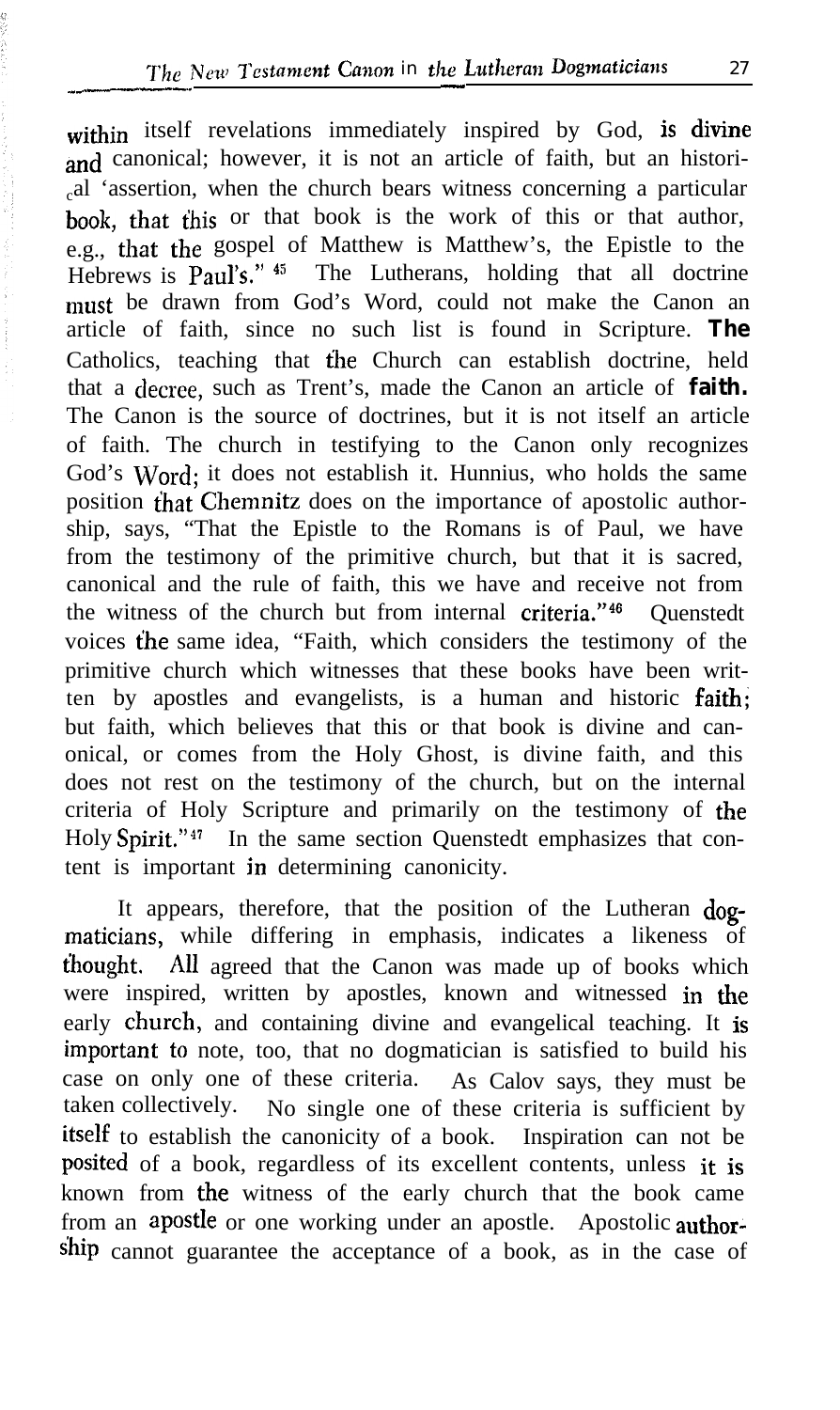the EpistIe to the Laodiceans, unless there is the additional evidence that the book had strong testimony from the early church, and contained divine doctrine. Disputes about authorship disturbed the acceptance of Hebrews, even though its contents were generally well received; while disputes over content disturbed the acceptance of Revelation, even though its Johannine authorship previously had not been debated. The writings of the Apostolic Fathers were often rejected because of uncertain use, lack of apostolic authorship, and especially questionable content. Books which went under the name of apostles, such as many of the Apocrypha, were rejected on the basis of content, sometimes because of lack of witness from the early church or because of lack of wide acceptance in the early church. Thus it appears that the dogmaticians held a principlc which is equally valid today, that these criteria must be taken collectively, and that canonicity cannot be proven solely on the basis of one of them. While it is axiomatic that only an inspired book is canonical and only a canonical book inspired, the history of the church has always demonstrated that it requires the presence of other criteria, such as the witness of the early church and the content of the books to establish the canonicity of a given book, No book can be regarded as inspired unless it is also regarded as canonical.

A critical rcadcr of this material will rapidly discover that most of what has been said regarding the teachings of Luther and the dogmaticians can be refuted on the basis of cold logic. Even Calov's insistence on a collective use of the criteria can be refuted on the logical premise that several partially provable theses do not make one invincible argument. Each of these criteria has been and probably will continue to be attacked on one point or another. The criterion of inspiration falls before the stony unbelief of modern criticism and the demand for scientific proof. That Scripture is inspired cannot be proven scientifically; it is an article of faith, as our dogmaticians said it was. The criterion of apostolicity has also fallen before the shafts of liberal critics who in some cases have denied the apostolic authorship of nearly every book in the New Testament. It is certain that among the ranks of the endless and variegated isagogical theories the authorship of every single New Testament book has been denied. The witness of the early church is certainly subject today to a great deal of scrutiny which is highly subjective and equally negative. The criterion of the use of a book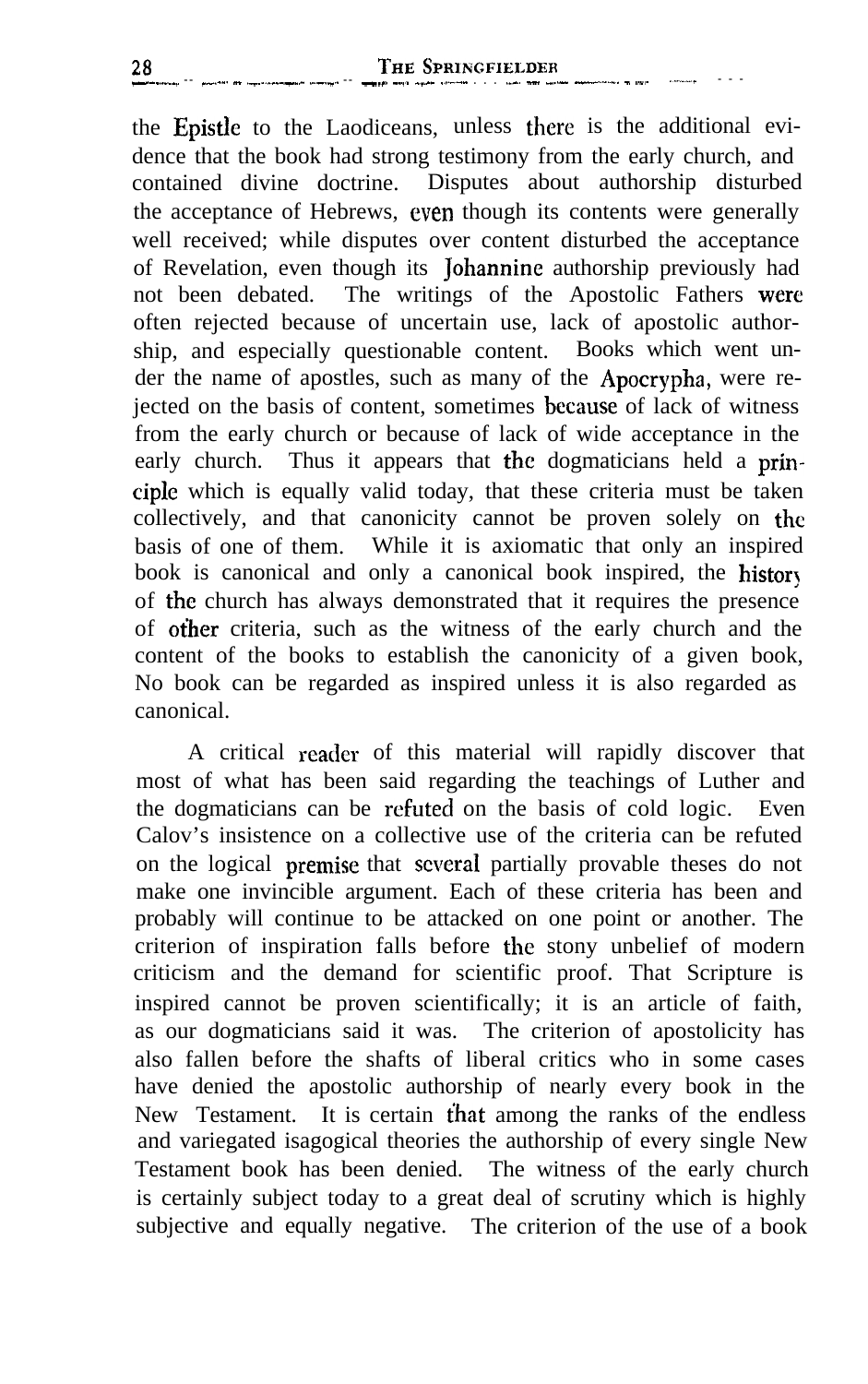in the church is also open to the criticism that certain apocryphal books have been used and dropped, others added for a time, and even different canons adopted in different ages and different churches. The internal evidence of the books themselves is  $\text{hel}_p$ churches. The internal evidence of the books themselves is help-<br>ful, as long as we deal with people who approach the Bible as  $God's$ <br>Word. There should at least be no problem as to the appetolic There should at least be no problem as to the apostolic authorship of those books which arc signed, as is the case with Paul's epistles, and even some of the antilegomena. But unless we use a process of analogy, namely, that what applies to a signed book also applies to an unsigned one, we are forced in the case of unsigned books to fall back upon the second of the criteria, namely, the witness of the early church, which for very good reasons (reasons which while not on the level of Scripture itself, yet are much more cogent than the subjectivism of much of modern scholarship) assigned the books to particular writers. Yet when all is said and done, it appears that we are faced with a problem which perhaps, like most theological problems, defies a ma thema tical answer. The Lutheran dogmaticians liked to give answers which were as close to mathematically correct as they could make them; but a study of their writings on Canon reveal that they faced the same problem we do today. Except in their well-founded objections to Rome's arrogation of authority to establish the Canon, they were surprisingly undogmatic in regard to the canon. So was Luther. When one considers their absolutism in matters which were clearly stated in Scripture, and then compares their mildness and latitude with regard to Canon, WC **can only comlde that** they felt themselves on ground which was not entirely doctrinal, but rather historical. And it was an incomplete and uncertain history.

Are we then in a state of darkness and confusion which makes us as theologians so unsure of our moorings that we are not quite sure whether God might also have revealed Himself to the pious of antiquity or to the contemplative among the Hindus and the virtuous among the Moslems? Much of modern theology today has arrived at this point, largely because men have given up Scripture as the authoritative and inerrant Word of God. Again our dogmaticians supply us with an answer. Scripture is *autopistos*. It is its own authority, needing neither the decrees of councils and popes, nor the scientifically documented witness of history, nor even the absolute proof regarding specific apostolic authorship to establish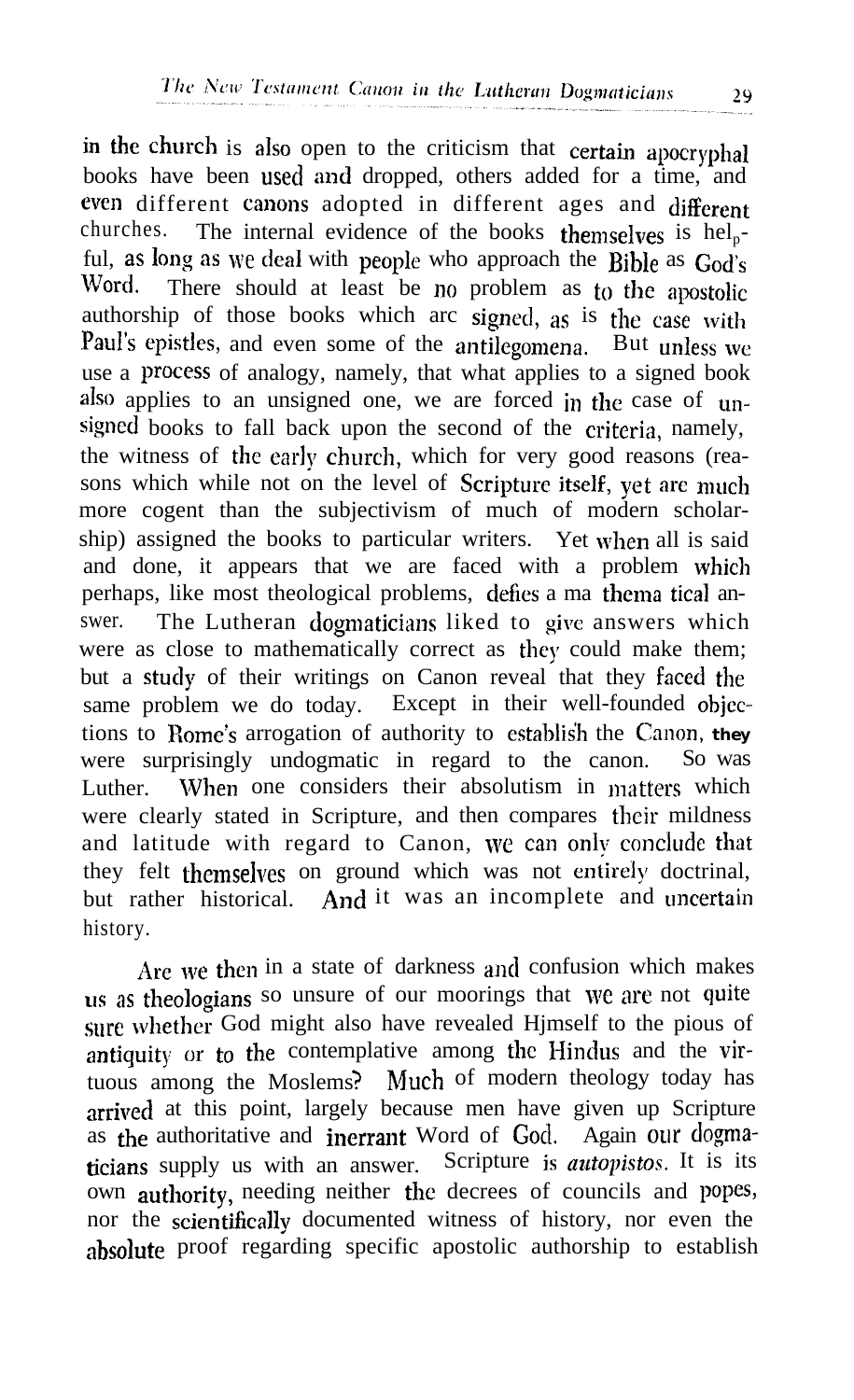its authority and value. The same Scriptures which convinced the early Christians that they were truly God-breathed books convince us of the same, if we approach them with the attitude which Christ requires of all those who will worship Him and be Nis disciples. Perhaps the Lord in His wisdom has dealt with the Canon in the same way as He did with the text. There is confusion, uncertainty, and a host of unanswered questions; yet the Scripture continues to accomplish its mighty acts among men. There is a peculiar combination of faith and history involved in the study of the Canon. We can be scientific and scholarly up to a point, but at that point faith must take over. Where faith is lacking, not only the Canon falls, but so does the Bible and ultimately the Christ to whom the Scripture testifies. Strict logic and adherence to probable historical data will go part of the way only. That is the reason that much modern scientific theology has failed. Liberalism has denied inspiration, rejected apostolic authorship, attacked the content, debunked the witness of the early church, and now finds itself with an historic term 'Canon' which it uses to describe a group of books for which it ultimately has no use. That was not the attitude of Luther or the dogmaticians. We hope it will never be ours.

In conclusion, we wish to make a few remarks about the *testimonium Spiritus Snncti internum,* since this question is often injected into the discussion. Further, it is closely related to what we have just said about Scripture as *autopistos.* The *testimonium internum* has been defined as "His supernatural work, by which through our reading and hearing of God's Word, He moves and enlightens our hearts to faith in His Word and promises."<sup>48</sup> According to Schmid, it is very doubtful that the dogmaticians apply this concept to the matter of authorship of Biblical books. He says, "Most of the theologians speak of the testimony of the Holy Spirit only when they are discussing the grounds upon which the authority of Scripture rests . . . for when it is asserted that each individual attains to divine assurance of the authority of Scripture only through the testimony of the Holy Spirit, this is still somewhat different from the assertion that the canonicity of each separate book must be proved in the case of each individual by the testimony of the Holy Spirit. And Chemnitz, further, does not mention, in **this** connection, this testimony of the Holy Spirit; but, in order to prove the canonicity of the separate books, points only to the testimony of the earliest Church, which could appeal to the endorse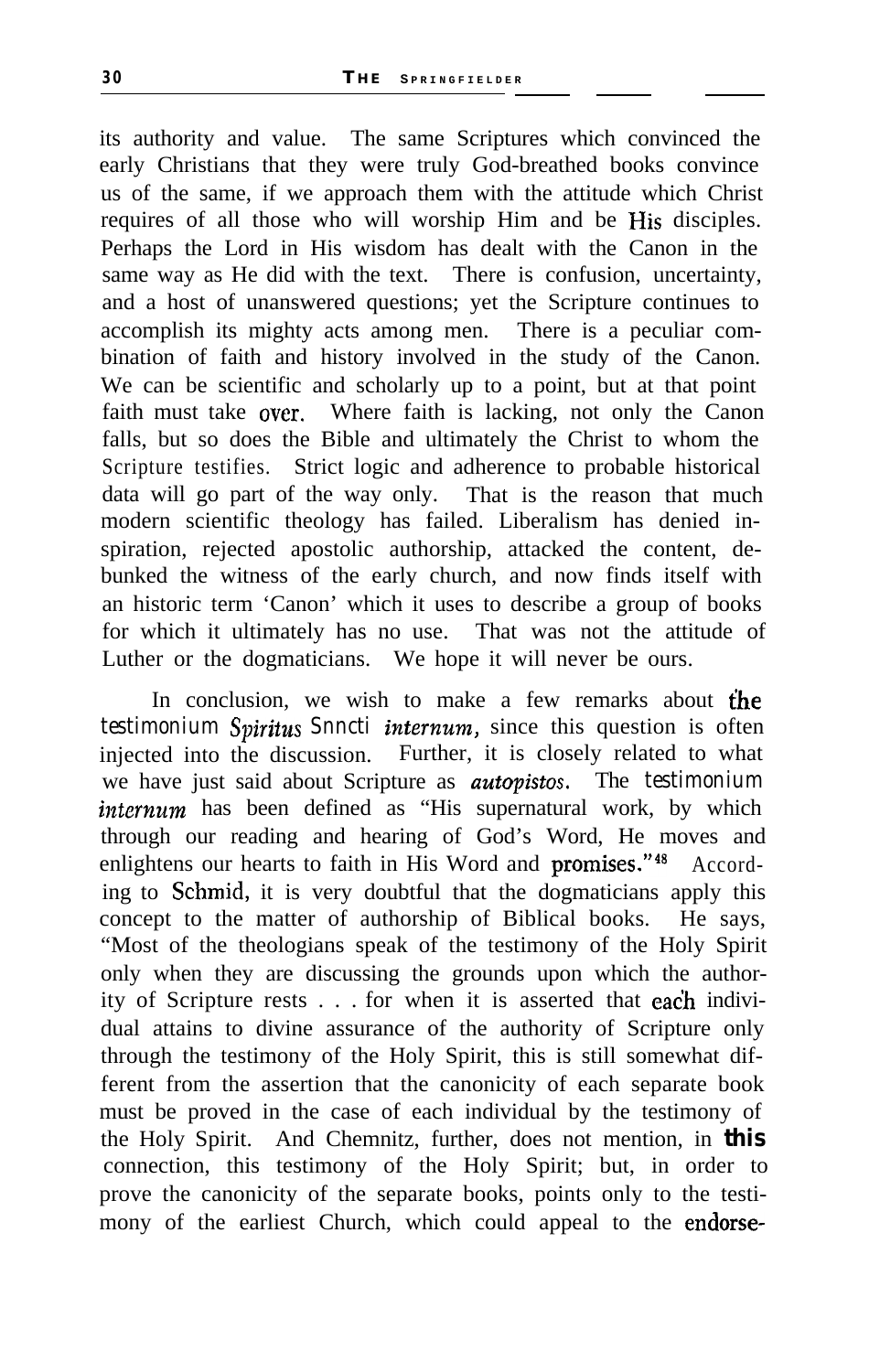merit of the Apostles. And, finally, in all the investigations by the dogmaticians in regard to the canonicity of a single book, there is never any allusion to the testimony of the Holy Spirit . . . but they are all conducted upon the basis of historical evidence."\*"

The *testimonium internum* convinces us of the authority of Scripture, that the Scripture is *autopistos.* This point the dogmaticians raise in opposition to Rome's contention that Scripture de: rives authority from the Church. But, since the church does not give its authority to Scripture, it is equally certain that it does not compile or determine the Canon. A book is not canonical because of a church decree, but of itself, by virtue of its divine origin and inspiration. Gerhard says, "We believe the canonical Scriptures because they are the canonical Scriptures, that is, because they were brought about by God and written by the immediate inspiration of the Holy Spirit. We do not believe them because the church testifies concerning them . . . The canonical books are the source of our faith from which the church itself and its authority must be proved. A *principium* is believed on account of itself, not because of something else. A *principium* can be demonstrated *a posteriori,* but it cannot be proved by means of something older. In such a case it would not be a *principium."50* Thus, while a book can convince **us** by the *testimonium internum* it is God's Word, and thus inspired and canonical, the Spirit, in the case of an unsigned or anonymous book, does not tell us of its authorship, which the dogmaticians establish solely on isagogical and historical principles.

Many of our problems and difficulties today regarding authorship and isagogical matters were unknown in the time of the dogmaticians, primarily because the entire church held strongly to the doctrine of verbal inspiration; but it seems likely that the dogmaticians would apply the principle of the *tcstimonium internurn to* books which bear their author's signature, since then the author's name would be a part of the divinely inspired text. For example, it seems that the question of the aut'horship of the Pastoral Epistles would not be regarded merely as an historical one, but a matter of faith. Chemnitz makes a great deal of Paul's signing his second letter to the Thessalonians, and Gerhard, in attempting to establish the canonicity of Revelation and 2 Peter, always emphasizes the mention of the author's name in the text as evidence,

Perhaps our dogmaticians supply us with the best clue as to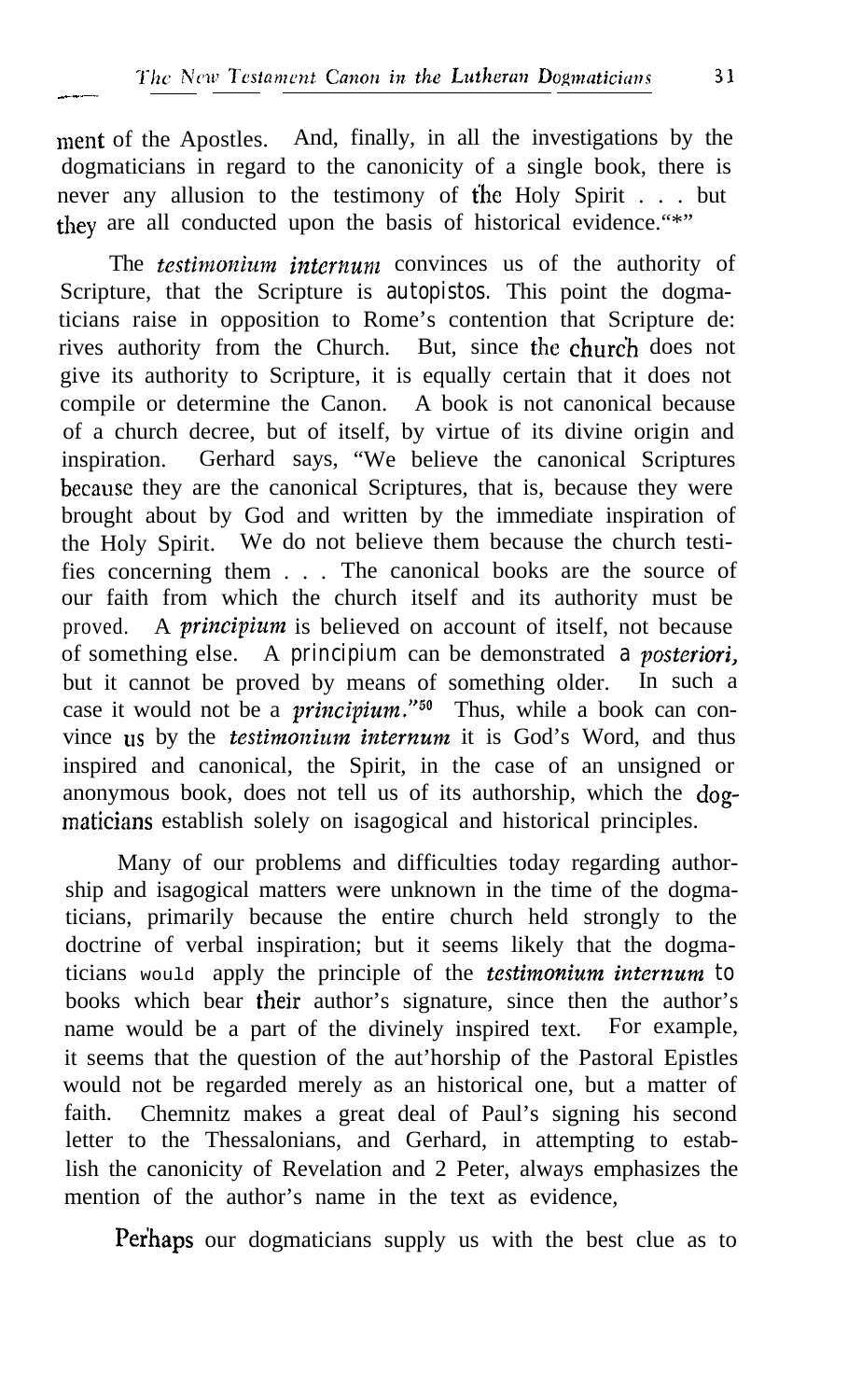.- \_\_.\_\_ \_

what our attitude should be with regard to our present discussions on the Canon. Against the background of Trent they declare that neither history nor the church make a book canonical: vet neither history nor the thinking of the church can be disregarded. The  $\frac{d}{d}$  dogmaticians teach us two things : 1) the Canon viewed as a list of books by a definitely known group **Of** authors is not an article of faith; 2) we need have more of  $\text{the}$  dogmaticians' reverence for Scripture as the God-breathccl, authoritative Word, which  $\mathbf{w}_{\mathbf{e}}$ recognize  $_{0}$  the basis of its authorship, human and divine, its content, and the history of its use through the ages of the church.

#### FOO'I'NOTES

- 1. Westcott, B. I:., General Survey of the History of the Canon of the New Testament, London, 3rd ed., 1870, p. 439-42.
- 2. *ibid.* 443.
- 3. . *ibid.*
- 4. *ibid.* 452-3,
- 5 . ibid. 455.
- 6. Epistola, Bk. I, p. 3, edition of  $1548$ .
- 7. Schmid, H., *Doctrinal* **Theology of the** *Evangelical Lutheran Church*, **tr. from 4th cd. by** Hay **and Jacobs, Philadelphia, J 899, p. 666.**
- 8 . Chemnitz, Martin, *Examen Concilii Tridentini*, sec. ed. 1 578 Francofurtenseni . . . ndjccit **Ed, Preuss, Berlin, 1861, p. 6.**
- 9. *ibid.* 53-4.
- 10. **ibicl. 54.**
- 11. *ibid.* 55.
- 12. *ibid. 55-56.*
- 13. *ibid. 58.*
- 14. **Nunnius, Aegidius,** *Tmctatus dc Smrosancta Maiestcztc, Autoritntc, Fide nc Ccrtituclinc Srwae Scriptumc,* **1591, quoted from** Gerhard's Loci Theologici . . . editionisbus 1657 ct 1776 . . . ccl. **Fr.** Frank, Lipsiae, 'Tom. 1, p. 103.
- 15. Gerhard *ibid.*; quoted from Osiander's Papa non Papa; Responsa ad Analysin Gregorii de Valentia de Ecclesia cum Defensione Huius Re*sponsi.*
- 36. Hcerbrand, Jacob, Compendium Theologiae Methodi Quaestionibus *Tractatum*, Tiibingen, 1573; translated into German under title Kurzes *Handhuch des Christlichen Glaubens und Sittenlehrë,* St. Louis. 1877, p. 185-7.
- 17. Gerhard ibid.; quoted from Haffenreffer's Loci Theologici.
- Gerhard ibid. p. 102; quoted from Magdeburg Centuries I, Bk. 2, col. 4, **IS.** col. 54.
- Hutter, Leonard, Loci Communes Theologici, Wittebergae, 1619, p. 18. **19.**